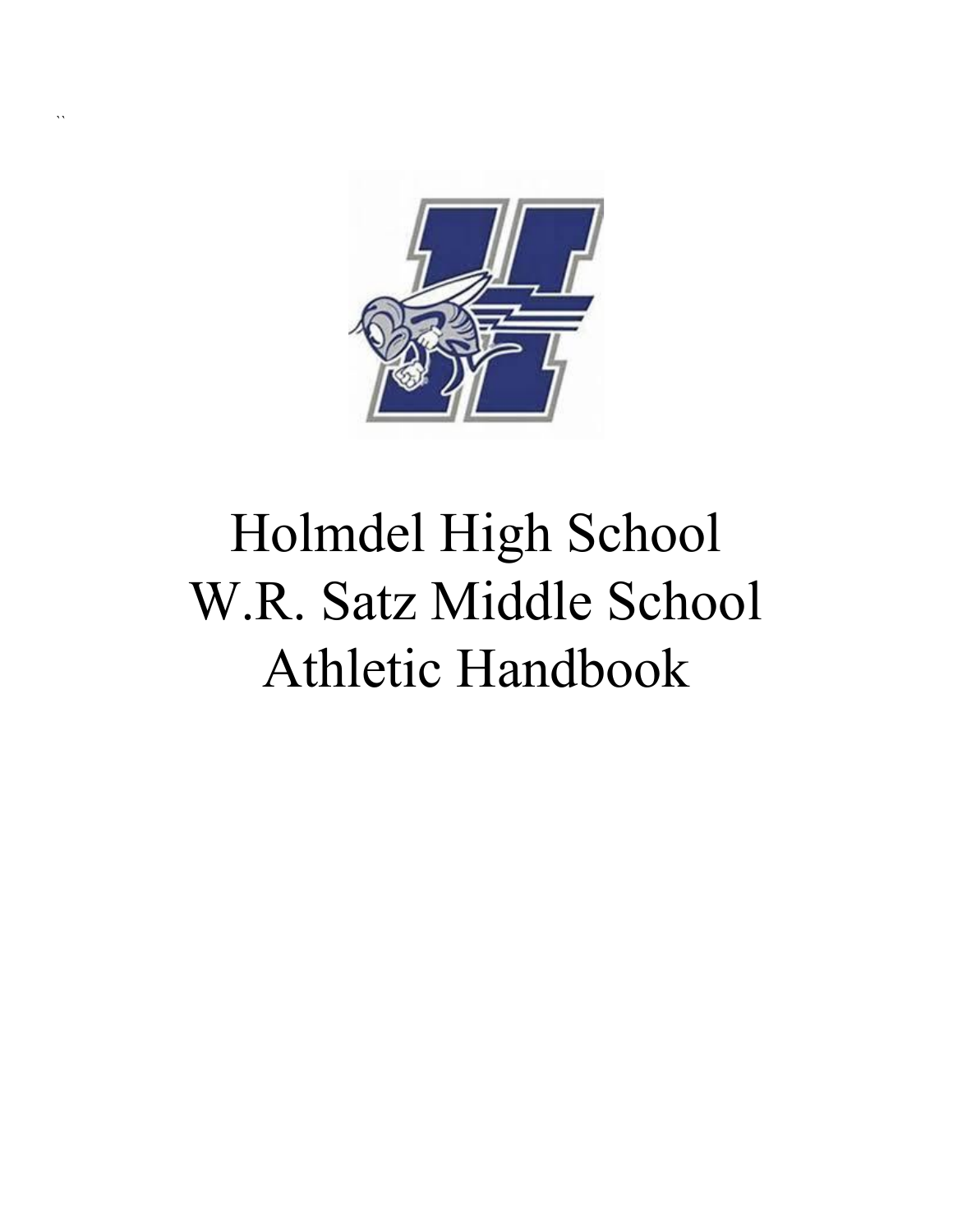# Table of Contents

Please Note: All BOE Policies will be strictly enforced at all sports practices and contests. Some policies relevant to Athletics are listed in the Appendix of this handbook.

| <b>Mission Statement, Board of Education and Administration</b> | $\mathbf{3}$            |
|-----------------------------------------------------------------|-------------------------|
| <b>Statement of Purpose of this Handbook</b>                    | $\overline{\mathbf{4}}$ |
| <b>Interscholastic Athletics Philosophy and Purpose</b>         | $\overline{\mathbf{4}}$ |
| <b>School Sponsored Athletic Programs and Start Dates</b>       | 5                       |
| <b>Eligibility and Participation Guidelines</b>                 | 9                       |
| <b>Physical Examination Regulations</b>                         | 10                      |
| The Responsibilities of Sportsmanship                           | 12                      |
| <b>Statement on Sportsmanship</b>                               | 12                      |
| <b>Communication Guidelines</b>                                 | 13                      |
| <b>Code of Conduct for Athletes</b>                             | 15                      |
| <b>Expectations and Responsibilities for Coaches</b>            | 18                      |
| <b>Student-Athlete Insurance</b>                                | 20                      |
| <b>Injury Procedures</b>                                        | 20                      |
| <b>Transportation to and from Athletic Contests</b>             | 21                      |
| <b>Athletic Equipment</b>                                       | 21                      |
| <b>NCAA Clearinghouse</b>                                       | 21                      |
| <b>Post-Season Awards</b>                                       | 22                      |
| <b>Fundraising and Gifting Guidelines</b>                       | 23                      |
| Appendix                                                        | 24                      |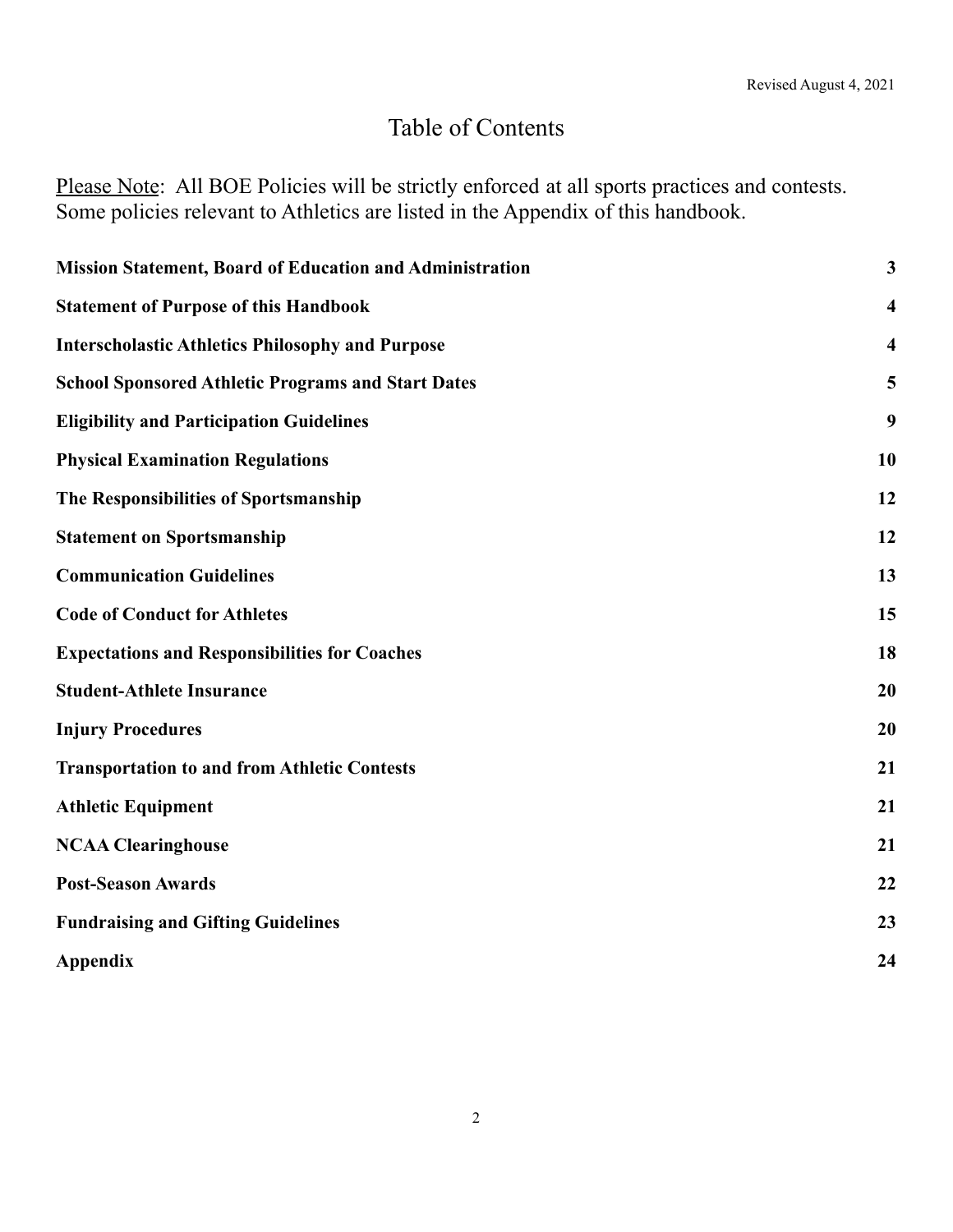### Mission Statement, Board of Education and Administration

#### <span id="page-2-0"></span>**The Holmdel Township School District Mission Statement: Commitment to Excellence**

The mission of the Holmdel Township Public Schools is to provide a comprehensive and caring educational environment that will develop the potential of every student into achievement. In partnership with our community, the School District will support all our students' efforts to meet and exceed the New Jersey Core Curriculum Content Standards, and to become responsible and resourceful citizens and life-long learners.

#### **Athletic Department**

732-946-1843 Mr. Jason Longo - Supervisor of Athletics, Health, and PE Ms. Angela DeDonato - Secretary to Athletics Mr. Jeff Scenna – Athletic Trainer athletic trainer athletictrainer athletic trainer and athletic trainer and athletic trainer and athletic trainer and athletic trainer and athletic trainer and athletic trainer and athleti Ms. Jennifer Polinger – School Nurse [jpolinger@holmdelschools.org](mailto:jpolinger@holmdelschools.org)

#### **High School Administration**

732-946-1832 Mr. Matt Kukoda – Principal [mkukoda@holmdelschools.org](mailto:mkukoda@holmdelschools.org) mkukoda@holmdelschools.org Ms. Angela Thomas – Assistant Principal athomas athomas athomas and holmdelschools.org Mr. Mike Ferrarese – Assistant Principal metal metal metal metal metal metal metal metal metal metal metal metal

#### **William R. Satz School Administration**

732-946-1808 Mr. William Loughran – Principal wlows and writing whose whole whole whole holds of graduate whole whole whole holds of graduate whole whole holds of graduate whole holds of graduate whole holds of graduate whole holds of Ms. Chantal Simonelli – Assistant Principal [csimonelli@holmdelschools.org](mailto:csimonelli@holmdelschools.org)

#### **District Administration**

Dr. J. Scott Cascone – Superintendent of Schools Dr. Jeffery Charney – Interim Assistant Superintendent of Curriculum & **Instruction** Mr. Michael Petrizzo – Business Administrator/Board Secretary Mr. Ken Stromsland – Director of Plant, Operations and Maintenance Ms. Lara Carducci – Transportation Coordinator learning and large learning learning learning learning learning learning learning learning learning learning learning learning learning learning learning learning learning lea Ms. Amanda Lamoglia – Director of Special Services alamoglia@holmdelschools.org Ms. Elena Jaume – Human Resources Manager ejaume @holmdelschools.org

[jlongo@holmdelschools.org](mailto:jlongo@holmdelschools.org) adedonato@holmdelschools.org

[scascone@holmdelschools.org](mailto:scascone@holmdelschools.org) [jcharney@holmdelschools.org](mailto:jcharney@holmdelschools.org)

[mpetrizzo@holmdelschools.org](mailto:mpetrizzo@holmdelschools.org) [kstromsland@holmdelschools.org](mailto:kstromsland@holmdelschools.org)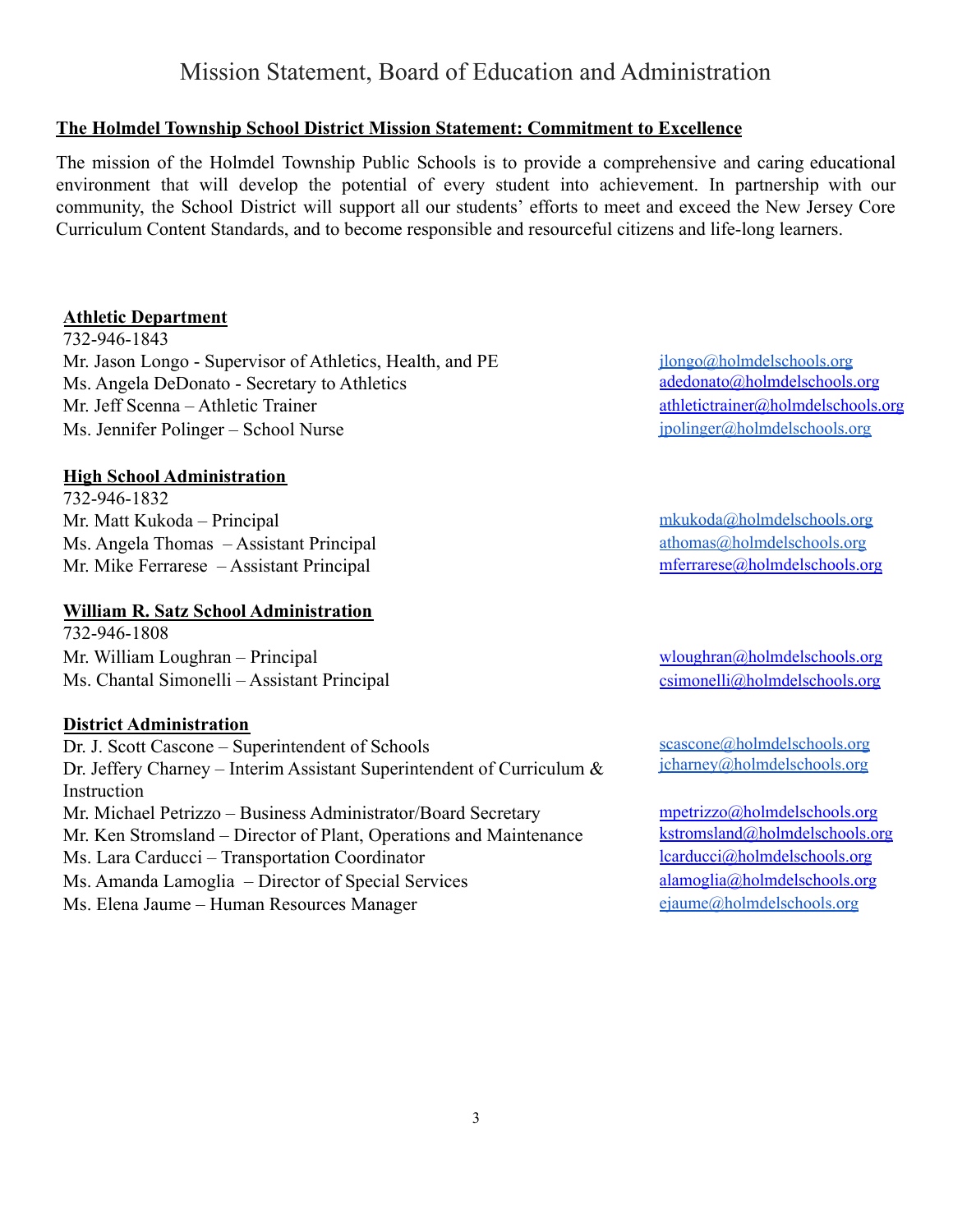# Statement of Purpose of this Handbook

<span id="page-3-0"></span>The success of the athletic programs at Holmdel Township Public Schools relies on effective communication among coaches, athletes, parents. This booklet explains, in general terms, what the responsibilities are for the coach, student, and parent. This information will be reinforced annually at an orientation for athletes and coaches held before the start of each competitive season. Additionally, each athletic team conducts a pre-season meeting so that coaches can explain the nuances of their sport, their expectations (such as practices, schedules, choice of captains, etc.) and any other special requirements. The pre-season meetings are also an opportunity for parents to interact with the coaching staff and to ask more specific questions.

The organization of this handbook mirrors that of a typical athletic season, with information about eligibility and medical clearance in the beginning pages, and information about post-season awards towards the end of the handbook.

### Interscholastic Athletics Philosophy and Purpose

<span id="page-3-1"></span>The Holmdel Township Public Schools considers competitive extracurricular activities, such as interscholastic athletics, an integral part of the total educational program. Competitive activities shall be under the same administration and control as the rest of the school program and closely articulated with it. Competitive activities can provide pupils with valuable experiences and opportunities.

In support of this philosophy, the purpose of interscholastic athletic programs shall be to provide opportunities for students to participate in a "learning laboratory" where they may experience situations and challenges similar to those that may be encountered in adult life. The laboratory shall provide adequate and natural opportunities for students to:

- develop physically, mentally, emotionally and socially;
- develop, through fair play, such concepts as loyalty, cooperation, accountability, and self-discipline;
- develop special skills appropriate for each sport and for the student's physical ability, and
- develop wholesome attitudes toward competition and sportsmanship.

In addition, interscholastic programs shall strive always to be a source of both school and community pride, and to provide wholesome opportunities for students to develop positive leadership habits and healthy attitudes with respect to social and group interaction.

The general objectives of the athletic program shall always be consistent with those of the school, and the athletic administration shall insure that the various programs are oriented to general policies of the institution. At no time shall the total educational curriculum be placed secondary in emphasis.

Coaching leadership shall be of the highest quality and, while striving constantly for the development of well-rounded individuals capable of taking their place in modern society, shall provide athletes with examples of exemplary behavior. Successful leadership shall be measured equally in terms of tangible evidence, such as victories and defeats, and also through the development of individual character, courage and integrity in our student-athletes.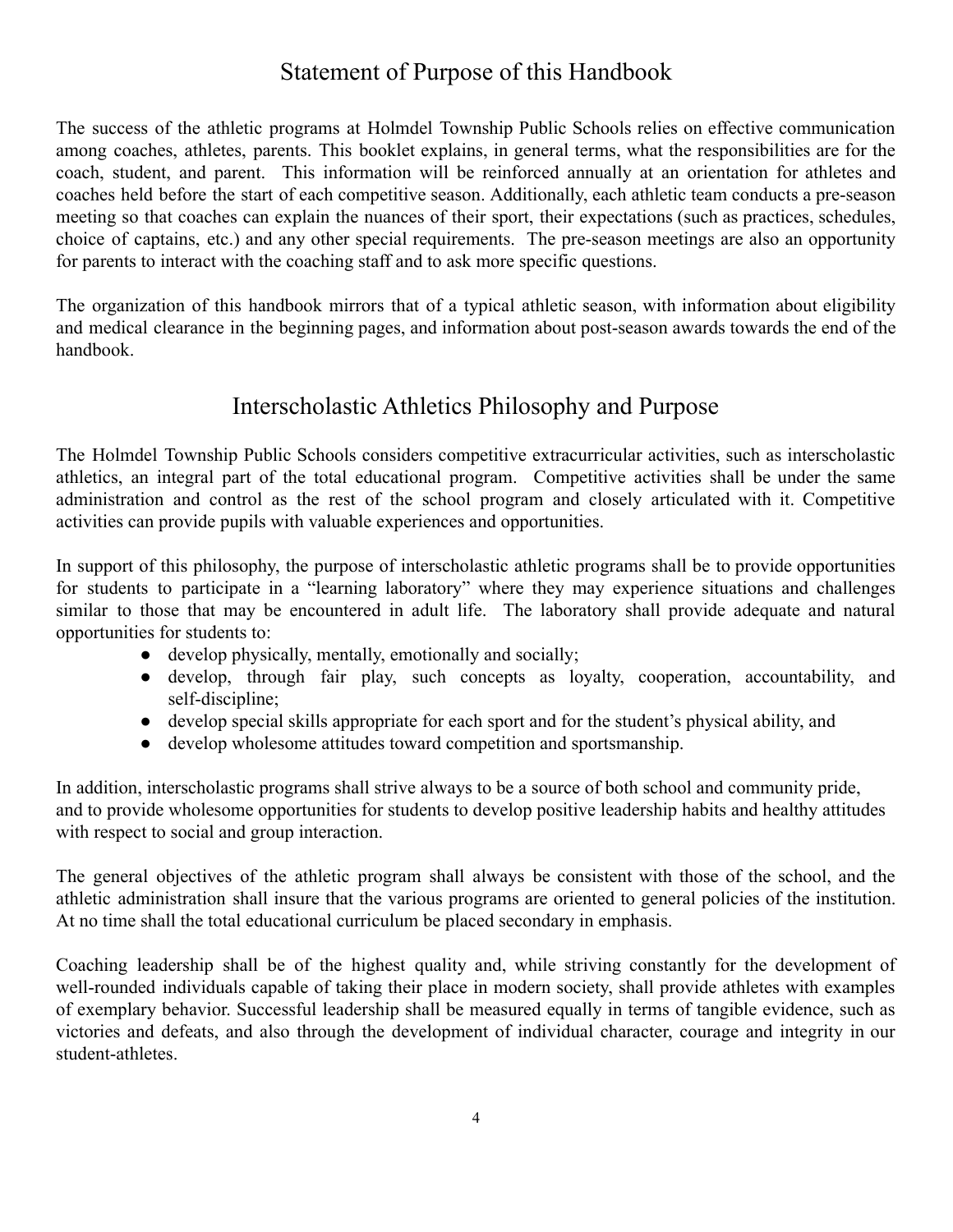# School Sponsored Athletic Programs and Start Dates

# **HOLMDEL HIGH SCHOOL**

<span id="page-4-0"></span>

| Fall                                 |                |                       |          |
|--------------------------------------|----------------|-----------------------|----------|
| <b>Sport</b>                         | <b>Varsity</b> | <b>Junior Varsity</b> | Freshman |
| Cheerleading                         |                |                       |          |
| <b>Cross Country</b><br>(Boys/Girls) |                |                       |          |
| <b>Dance</b>                         |                |                       |          |
| <b>Field Hockey</b>                  |                |                       |          |
| Football                             |                |                       |          |
| <b>Gymnastics</b>                    |                |                       |          |
| <b>Soccer</b><br>(Boys)              |                |                       |          |
| <b>Soccer</b><br>(Girls)             |                |                       |          |
| <b>Tennis</b><br>(Girls)             |                |                       |          |
| <b>Volleyball</b><br>(Girls)         |                |                       |          |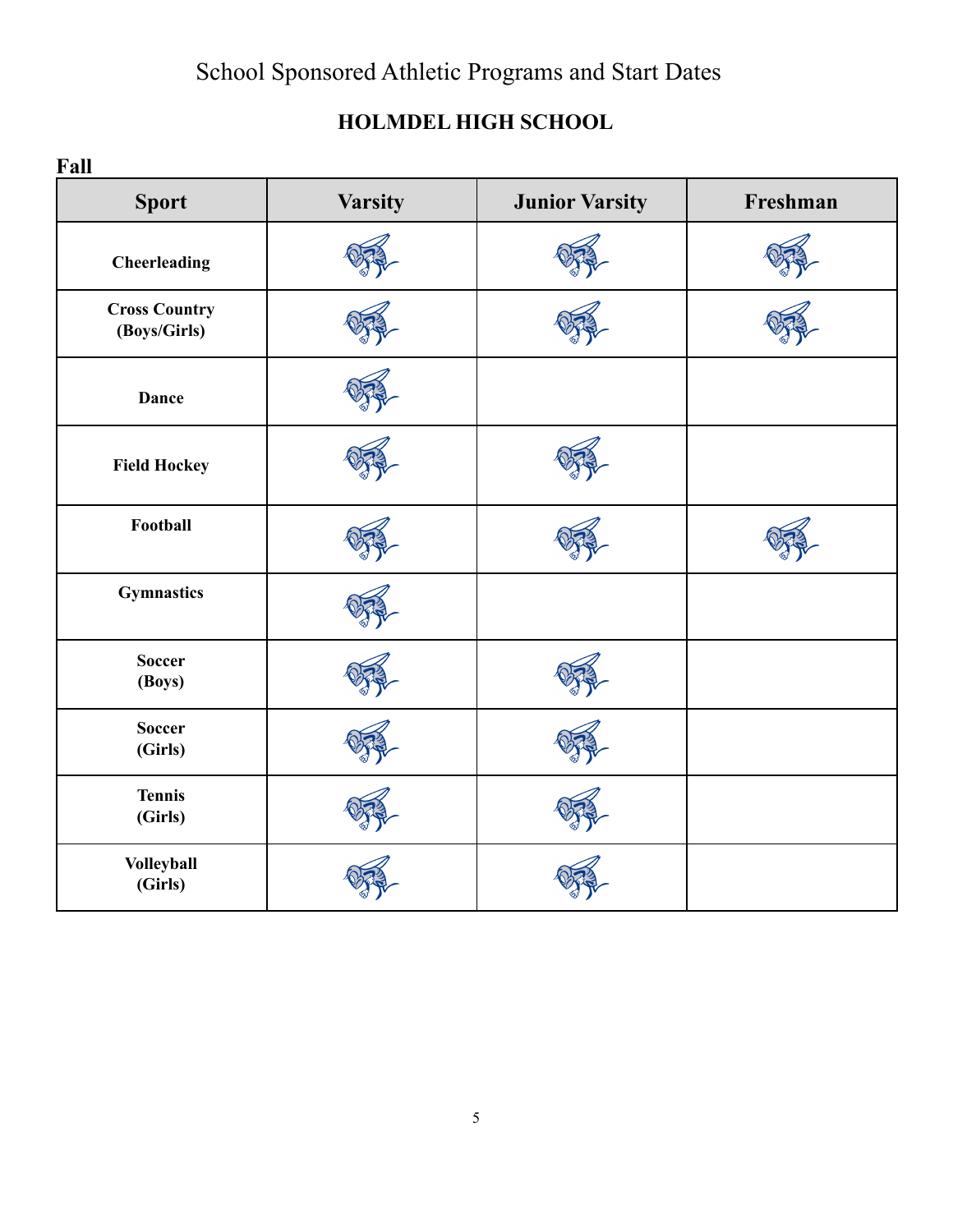# **Winter**

| <b>Sport</b>                               | <b>Varsity</b> | <b>Junior Varsity</b> | Freshman |
|--------------------------------------------|----------------|-----------------------|----------|
| <b>Basketball</b><br>(Boys)                |                |                       |          |
| <b>Basketball</b><br>(Girls)               |                |                       |          |
| Cheerleading                               |                |                       |          |
| <b>Dance</b>                               |                |                       |          |
| Fencing                                    |                |                       |          |
| <b>Ice Hockey</b><br>(Co-Op with Marlboro) |                |                       |          |
| <b>Indoor Track</b><br>(Boys/Girls)        |                |                       |          |
| Swimming<br>(Boys/Girls)                   |                |                       |          |
| Wrestling                                  |                |                       |          |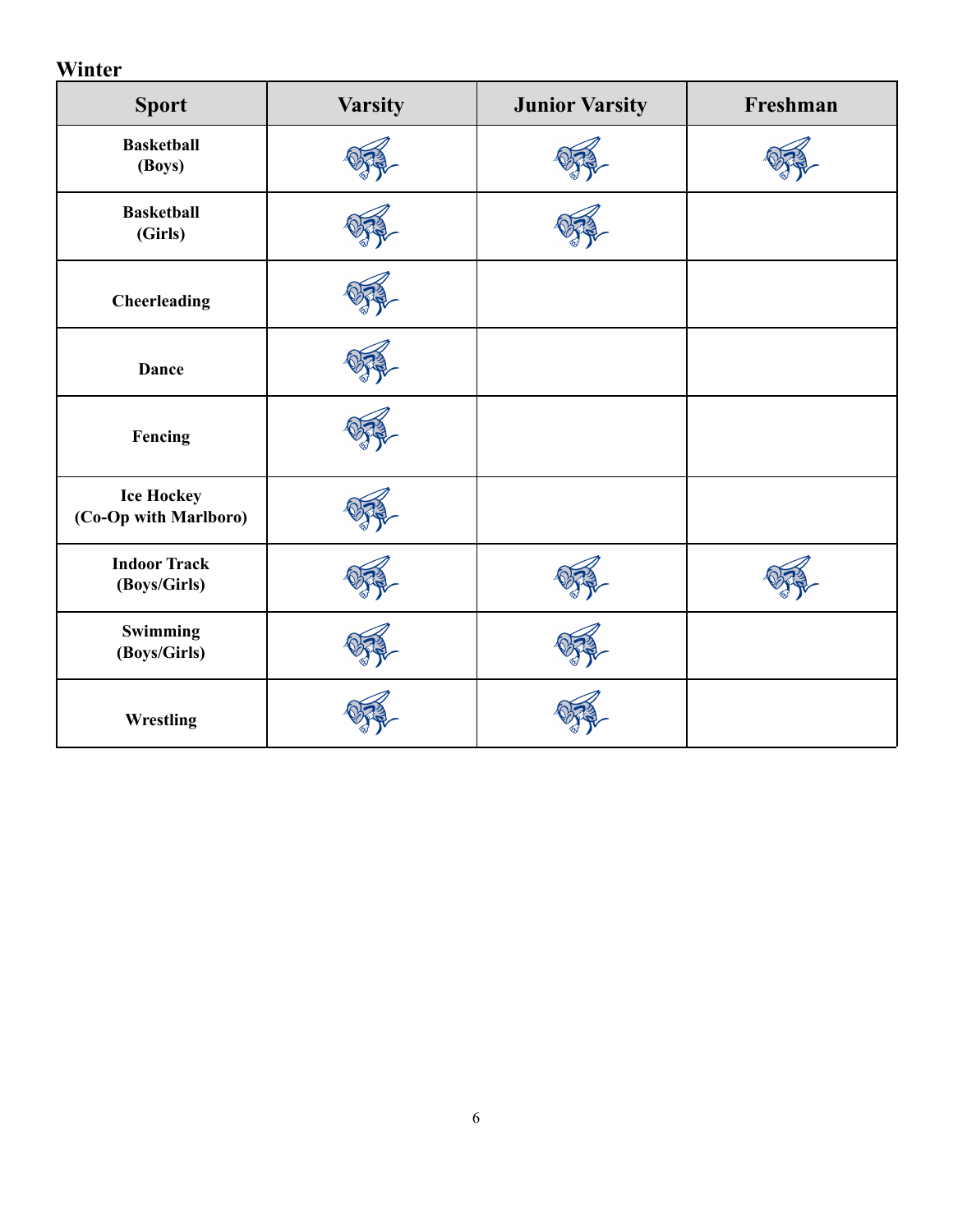# **Spring**

| <b>Sport</b>                             | <b>Varsity</b> | <b>Junior Varsity</b> | Freshman |
|------------------------------------------|----------------|-----------------------|----------|
| <b>Baseball</b>                          |                |                       |          |
| Golf<br>(Boys)                           |                |                       |          |
| Golf<br>(Girls)                          |                |                       |          |
| Lacrosse<br>(Boys)                       |                |                       |          |
| Lacrosse<br>(Girls)                      |                |                       |          |
| <b>Track &amp; Field</b><br>(Boys/Girls) |                |                       |          |
| Softball                                 |                |                       |          |
| <b>Tennis</b><br>(Boys)                  |                |                       |          |
| <b>Volleyball</b><br>(Boys)              |                |                       |          |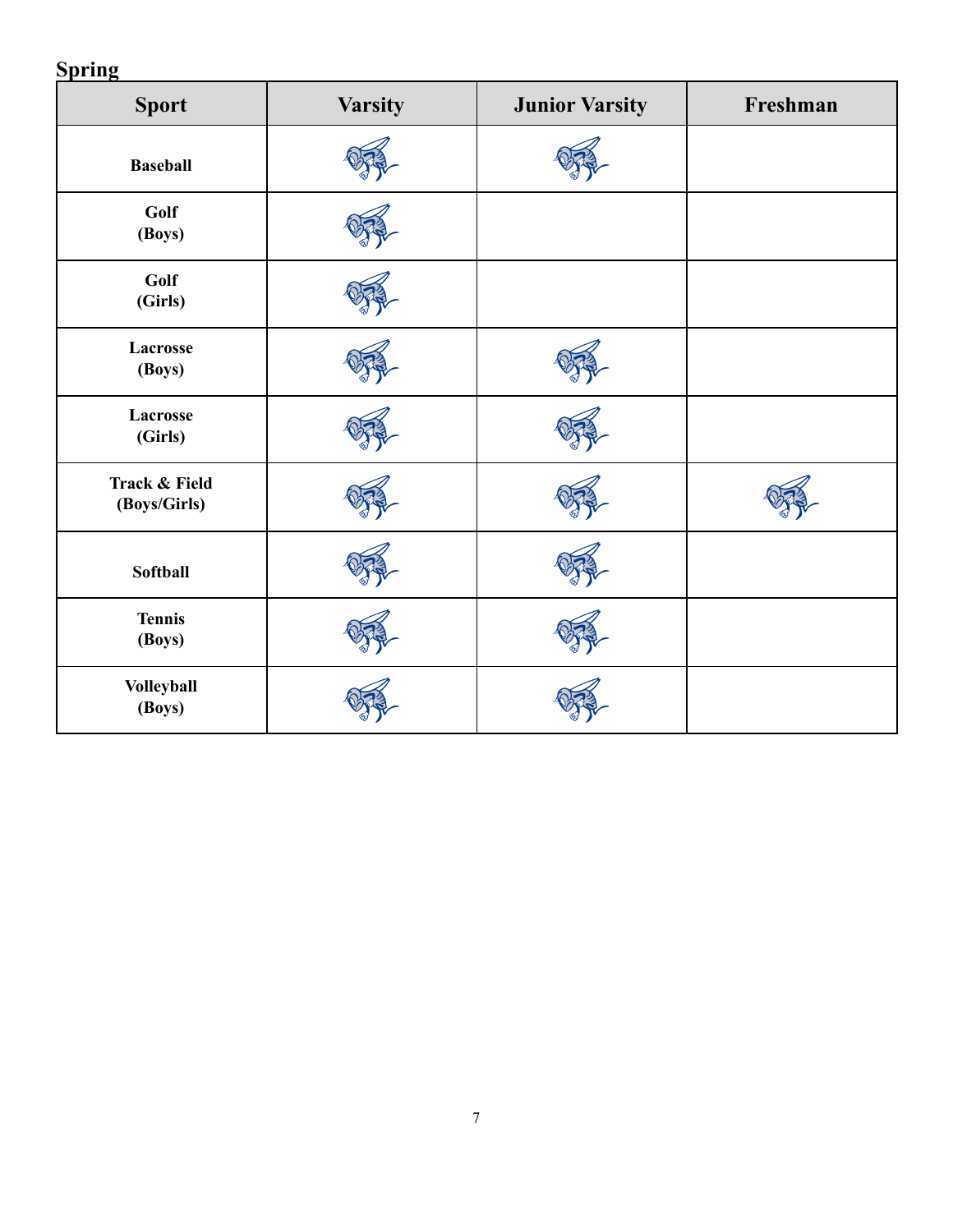### **WILLIAM R. SATZ SCHOOL**

**Fall**

| <b>Sport</b>         | <b>Boys</b> | <b>Girls</b> |
|----------------------|-------------|--------------|
| <b>Cross Country</b> |             |              |
| <b>Field Hockey</b>  |             |              |
| <b>Soccer</b>        |             |              |

# **Winter**

| <b>Sport</b>      | <b>Boys</b> | <b>Girls</b> |
|-------------------|-------------|--------------|
| <b>Basketball</b> |             |              |
| Cheerleading      |             |              |
| Wrestling         |             |              |

# **Spring**

| $\bullet$<br><b>Sport</b> | <b>Boys</b> | <b>Girls</b> |
|---------------------------|-------------|--------------|
| <b>Tennis</b>             |             |              |
| <b>Baseball</b>           |             |              |
| <b>Track &amp; Field</b>  |             |              |
| Softball                  |             |              |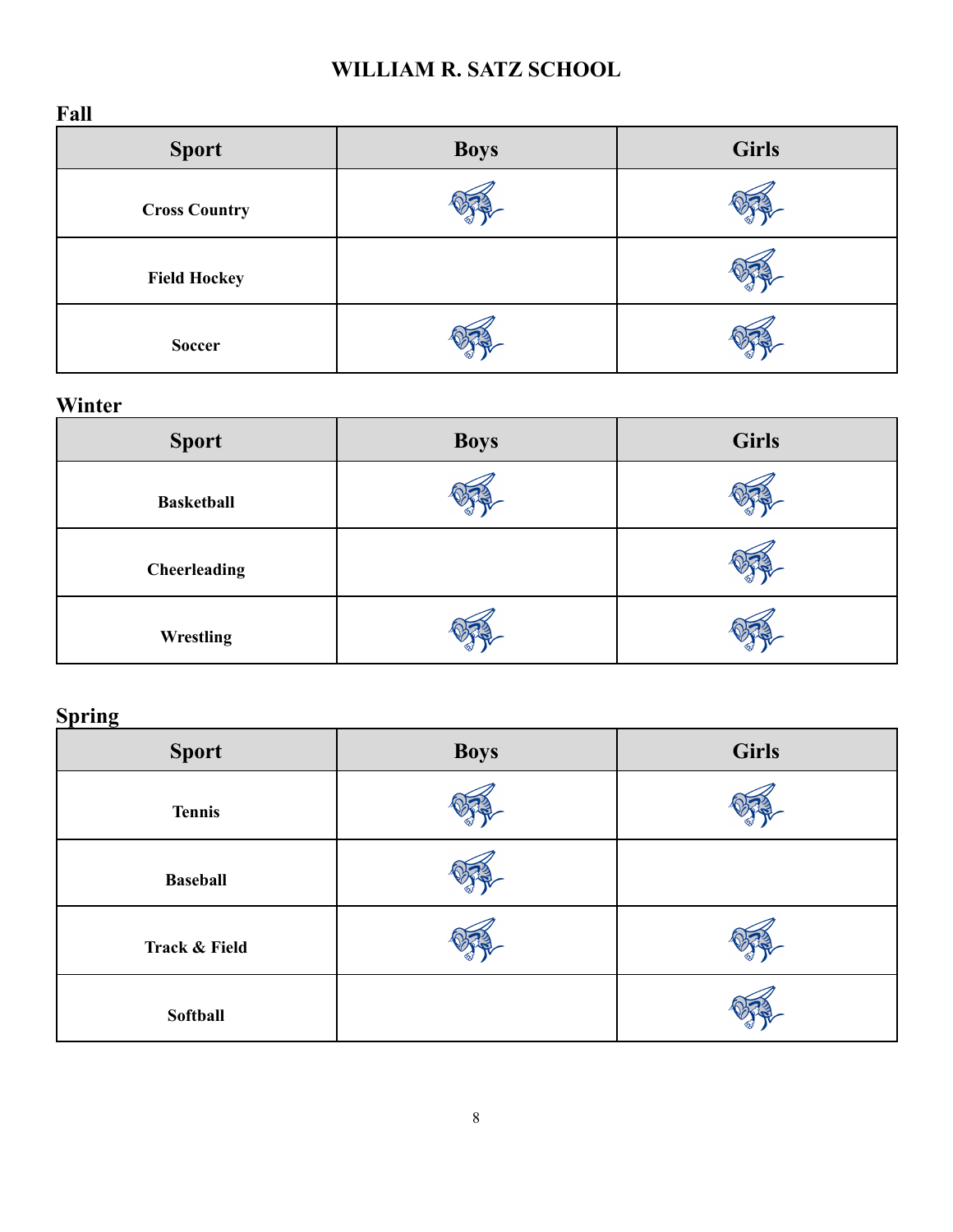# Eligibility and Participation Guidelines

<span id="page-8-0"></span>All students at Holmdel High School wishing to participate in athletic programs under the sponsorship of the school are subject to the New Jersey State Interscholastic Athletic Association (NJSIAA) eligibility requirements. These eligibility requirements are not applicable to classified students, whose eligibility is determined by their IEPs and the decision of the Child Study Team. Eligibility requirements may also be superseded by specific rules and decisions of the Shore Conference of High Schools and the NJSIAA, in which Holmdel High School holds membership.

- An entering freshman is automatically eligible for fall and winter athletic programs in the school.
- A student must pass at least 30.0 credits, or six courses, each year to be eligible for the athletic program in the first semester of the succeeding year. Summer school credits are applied to the preceding school year.
- A student must pass 15.0 credits, or six courses, during the first semester to be eligible for any program that begins in the second semester (spring season).
- A student, once eligible for a sport, is entitled to continuous participation until that specific sports season concludes. Please Note: a student may be suspended and/or removed from a team for violation of either team and/or school rules.
- Any student who reaches the age of 19 prior to September  $1<sup>st</sup>$  will not be eligible to participate in the athletic program under NJSIAA rules and regulations.
- Consideration of gender, religion, race or politics shall not prohibit participation in athletic programs.

All students at William R. Satz School wishing to participate in athletic programs are subject to the eligibility requirements listed below. These eligibility requirements are not applicable to classified students, whose eligibility is determined by their IEPs and the decision of the Child Study Team.

- A student must pass six courses from the previous year to be eligible for the athletic program in the first semester of the succeeding year (fall and winter seasons).
- A student must be passing six courses after the first semester to be eligible for the athletic program in the second semester of that year (spring season).
- A student, once eligible for a sport, is entitled to continuous participation until that specific sports season concludes.
- Consideration of gender, religion, race or politics shall not prohibit participation in athletic programs.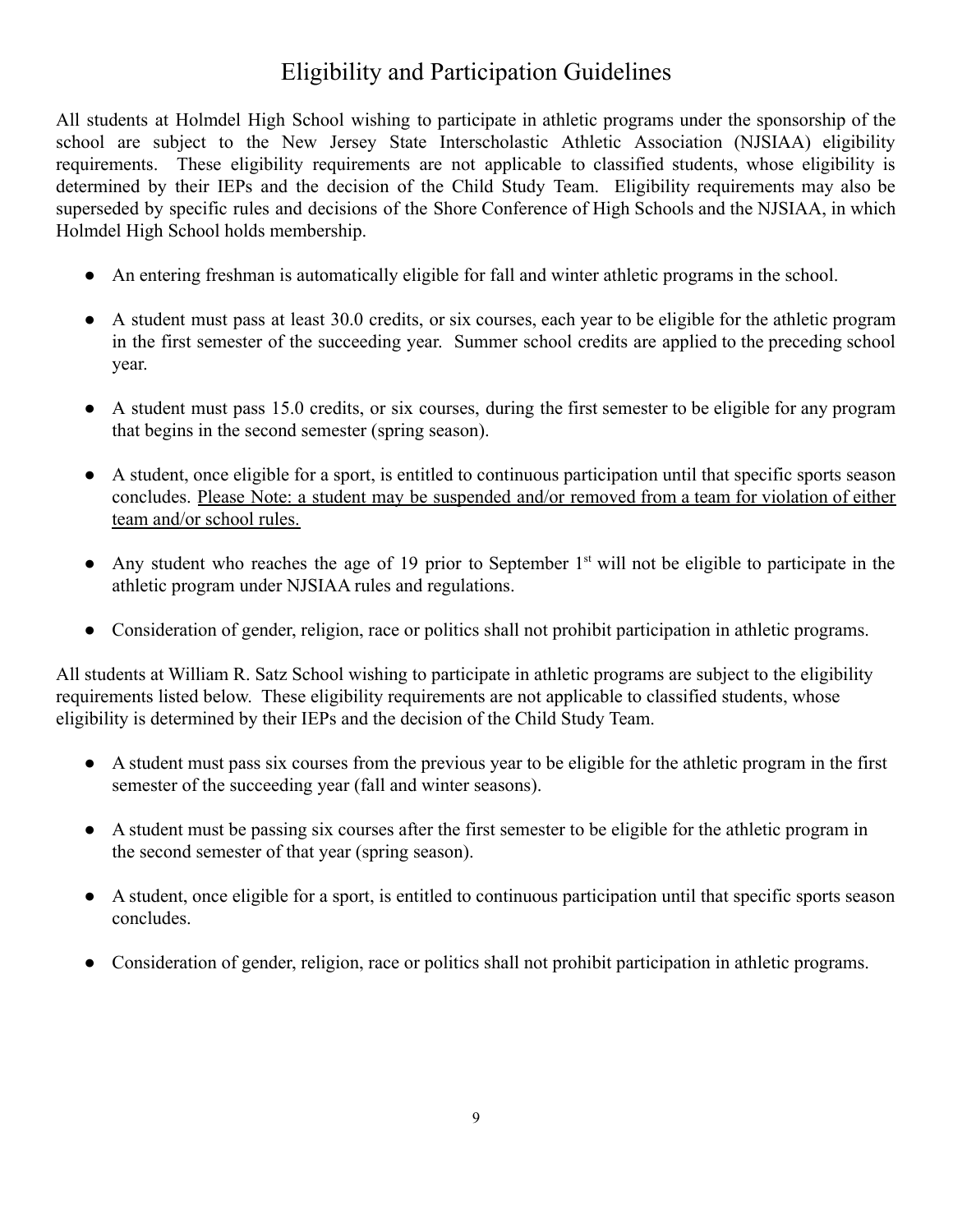# Physical Examination Regulations

<span id="page-9-0"></span>The New Jersey State Interscholastic Athletic Association (NJSIAA), which is the governing body for high school athletics, has recommended that "*each student medical examination shall be conducted at the medical home of the student*", pursuant to NJAC 6A: 16-2.2. Due to this regulation, student-athletes will need to obtain individual sports team physicals from their own private physicians ("medical home"). Students without a "medical home' will be provided a medical examination by the school's physician.

We recommend that medical appointments be made well in advance of the season. The **Holmdel Township Athletic Department Athletic Pre-Participation Physical Examination Packet** is available in our Main Office, Nurse's Office, Supervisor of Athletics's Office, as well as the district's website. Please be sure to utilize our school forms when obtaining a sports physical (all information required by our school district and the state is included on these forms) and understand that only licensed physicians are permitted to perform these examinations.

No student-athletes will be allowed to participate on any athletic team until proper medical examinations have been reviewed by the school nurse and athletic department and approved by the school physician. Athletic Physicals are valid for 365 days from the date of the original physical. However, *Interim Assessments (Blue Sheets*) are required if the original physical was conducted more than 60 days before the first official practice date.

This is to ensure that there has been no change in the student-athlete's condition. It is important that all timelines be met - athletes may not participate until paperwork is submitted, recorded and processed. Late submissions may result in the athlete missing practices and/or games.

#### **Summary of Physical Examination Information**

- If a student-athlete has valid documentation of a physical (within 365 days and verified by the nurse) he/she only needs to complete the Health History Questionnaire - Part A, Emergency Card, Steroid Consent Form, Parent/Athlete Signature Form, and the Student-Athlete Contract. These forms are submitted to the school nurse prior to the start of each season (deadlines for submission are posted on the athletic page website and on the Daily Announcements).
- If a student-athlete needs a new physical, he/she should complete the entire Athletic Participation Physical Packet and bring the forms with them to their own doctor or submit to the nurse for an appointment with the school doctor.
- The doctor should emphasize any problems or concerns or special circumstances; as such, the school nurse will alert coaches in these instances.
- Previously known injuries should be brought to the physician's attention for more careful examination.
- A school nurse/athletic trainer will be present at all physical examinations given at the school.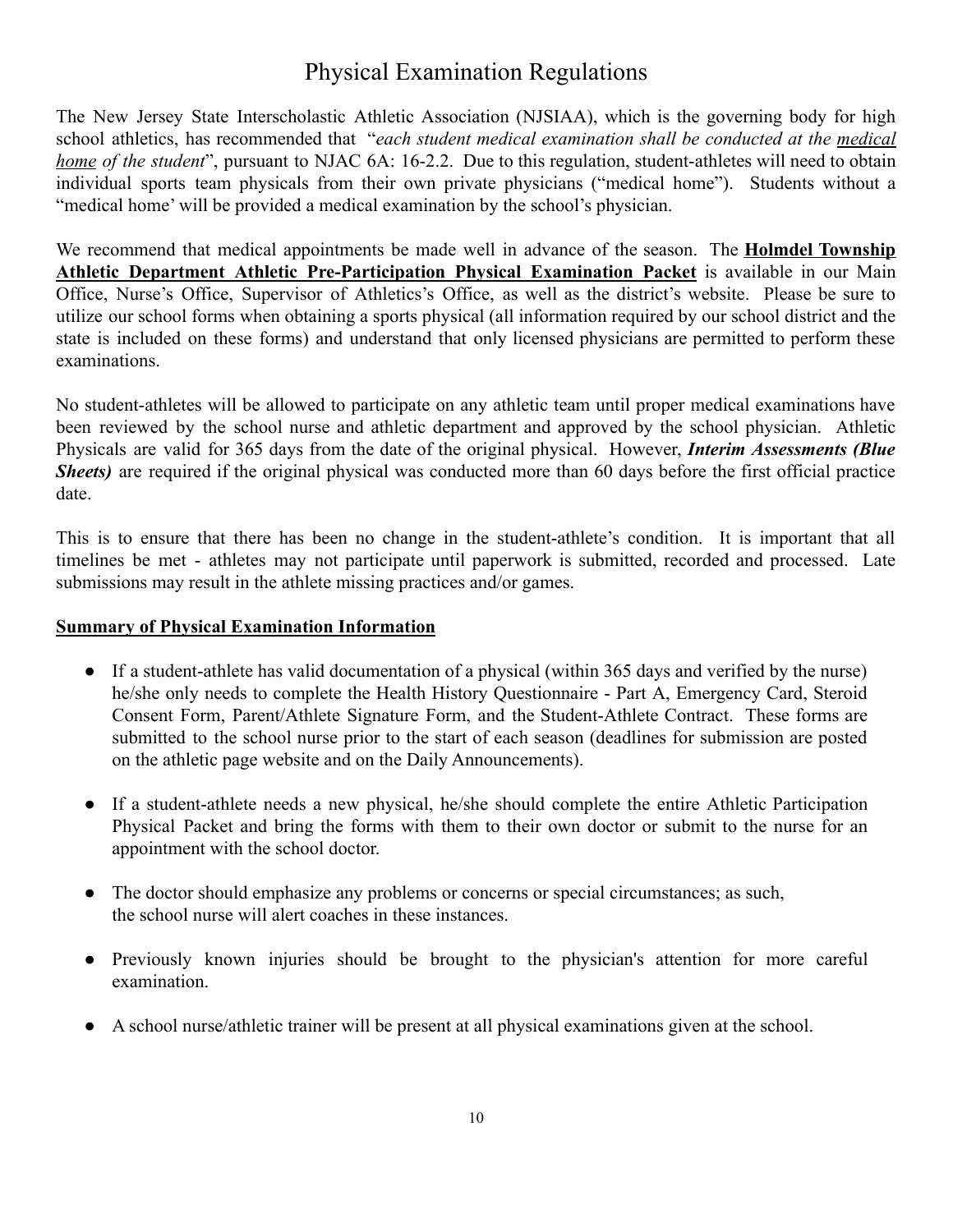- Original physical examination forms will be filed in the School Nurse's Office, along with emergency cards and contacts for all athletes. Coaches should also have emergency contact information available at all times for student-athletes who are cleared to play.
- Concussions: "baseline testing", to be used in the event of a concussion, will be administered to all 9<sup>th</sup> and 11<sup>th</sup> grade athletes during their sports season. For more information, please consult the **district's policy on concussions and other head injuries (2431.4).**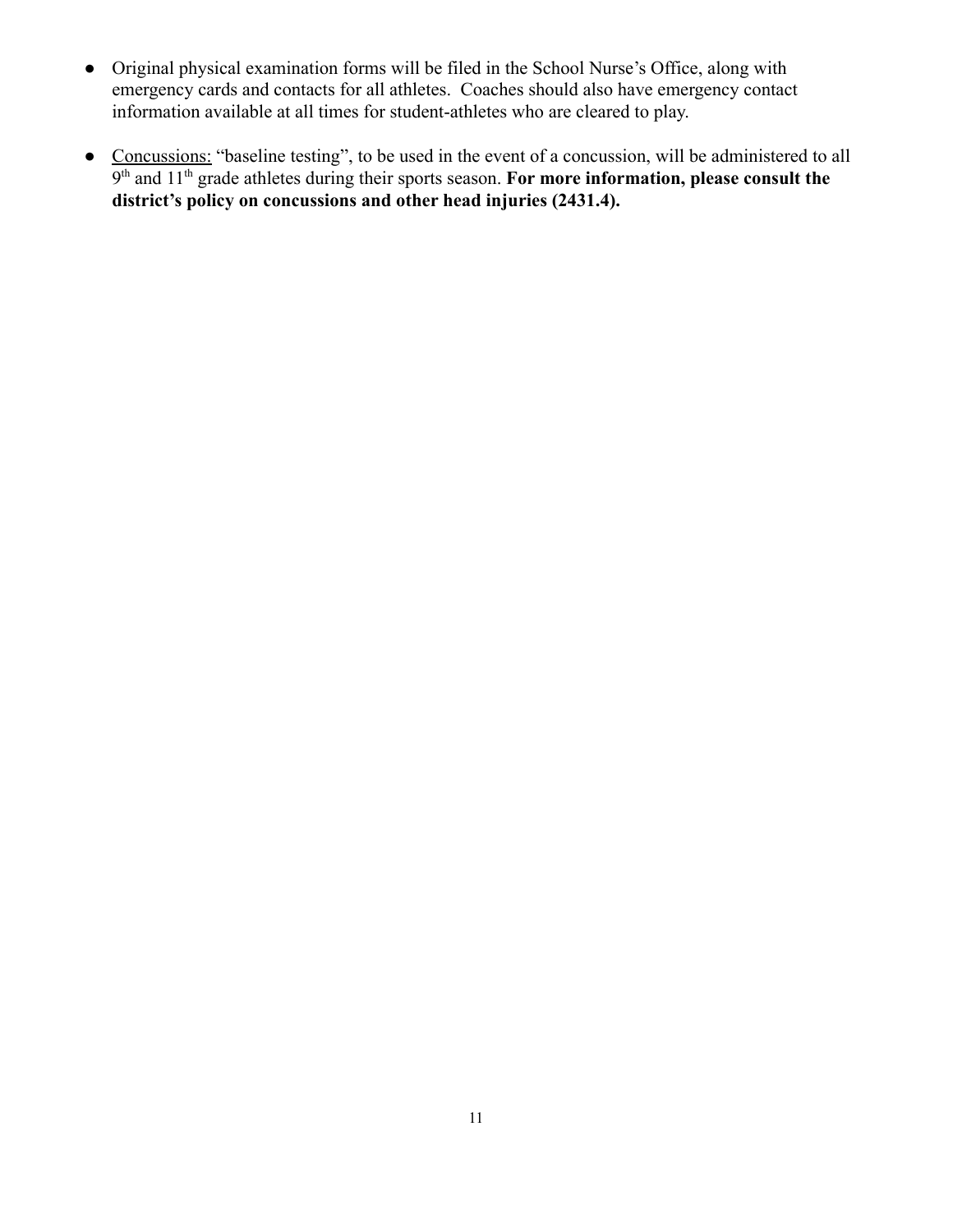### The Responsibilities of Sportsmanship (Courtesy of the NJSIAA)

#### <span id="page-11-0"></span>The COACH:

- Treats own players, and opponents, with respect;
- Inspires in the athletes a love for the game, and a desire to compete fairly;
- Is the type of person he/she wants the athletes to be;
- Disciplines those on the team who display unsportsmanlike behavior;
- Respects the judgment and interpretation of the rules by the officials, and
- Knows he/she is a teacher, and understands the athletic area is a classroom.

#### The PLAYER:

- Treats own teammates, and opponents, with respect;
- Plays hard, but plays within the rules;
- Exercises self-control at all times, setting the example for others to follow;
- Respects officials, and accepts their decisions without gesture or argument;
- Wins without boasting, losses without excuses, and never quits, and
- Always remembers that it is a *privilege* to represent the school and community.

#### The SPECTATOR…

- Attempts to understand and be informed of the playing rules;
- Appreciates a good play no matter who makes it;
- Cooperates with and responds enthusiastically to cheerleaders;
- Shows compassion for an injured player, applauds positive performances, does not heckle, jeer or distract players, and avoids use of profane and obnoxious language and behavior;
- Respects the judgment and strategy of the coach, and does not criticize players or coaches for the loss of a game;
- Respects property of others, and authority of those who administer the competition, and
- censures those whose behavior is unbecoming.

### Statement on Sportsmanship (Courtesy of the Shore Conference)

<span id="page-11-1"></span>"Let the players play, let the coaches coach, let the officials officiate, let the spectators be positive."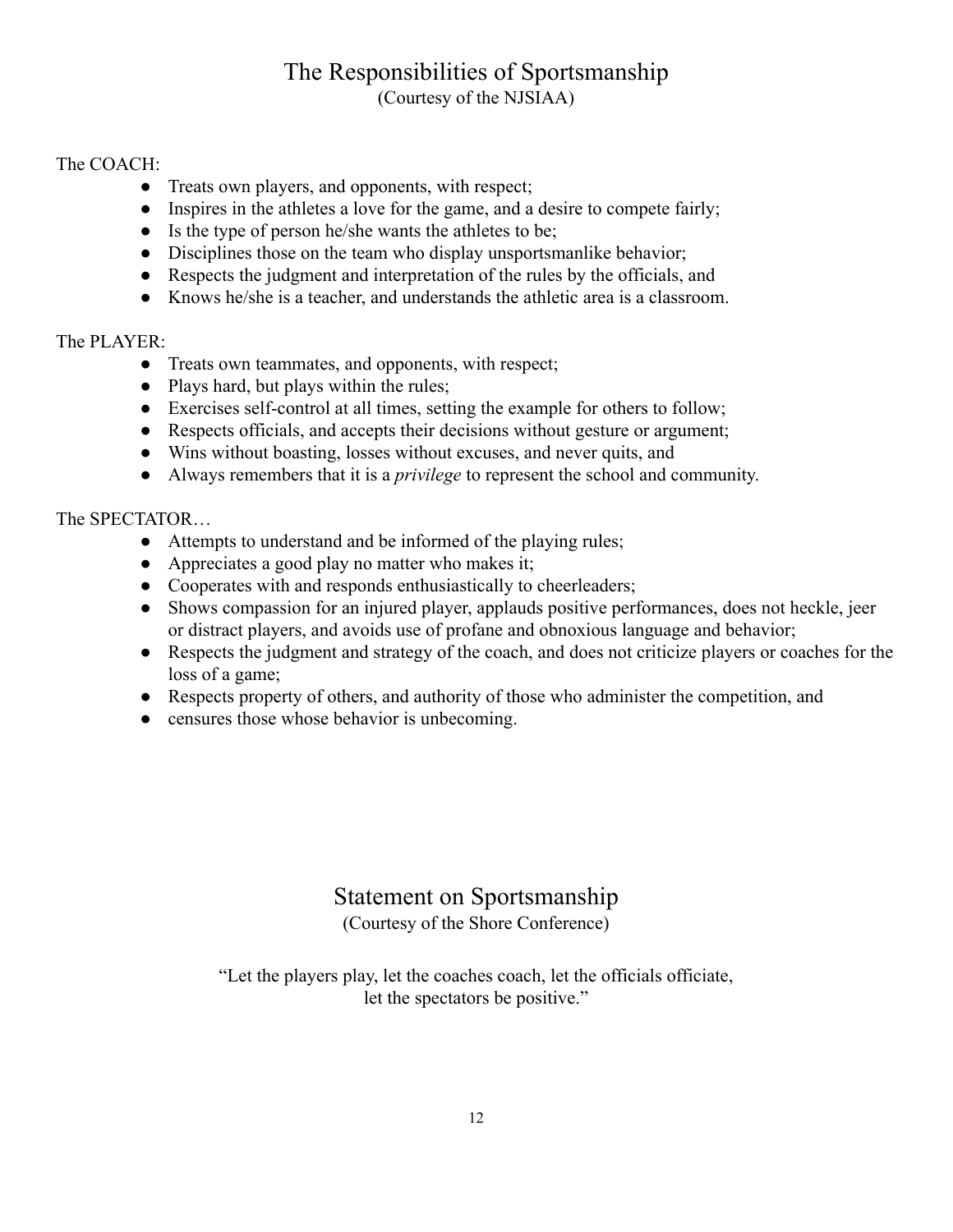# Communication Guidelines

<span id="page-12-0"></span>As stated previously, the success of the athletic programs at Holmdel Township Public Schools relies on effective communication among coaches, athletes, and parents.

At times, individual concerns about our athletic programs arise and, when they do, it is important for the athlete and/or parent to talk directly to the coach first. Past experience shows that when communication occurs among the people who are directly involved -- the student and/or parent and the coach -- concerns are generally resolved to the satisfaction of all participants.

Regardless of the circumstances, communications between and among athlete, parent and coach should always conform to the highest level of respect and decorum. Additionally, communications of a *sensitive nature* should **never** take place in the "heat of the moment' (e.g. – immediately after a contest). It is always best to let some time pass (perhaps to "sleep on it") before engaging in such communication.

*Appropriate* communications that take place between a parent and coach may include:

- Concerns expressed directly to the coach regarding team policies previously outlined;
- The treatment of an athlete with regard to stated team policies;
- Ways to help an athlete improve;
- Concerns about an athlete's behavior;
- Notification of any schedule conflicts in advance, and
- Notification of illness or injury as soon as possible.

Issues *not appropriate* to discuss with coaches, as these matters fall under their professional discretion, include:

- Individual playing time;
- Team strategy;
- Play calling:
- Playing time/performance of other student-athletes;
- Selection of captains, and
- Practice organization  $(i.e. drills,$  scrimmaging, etc.).

Please communicate concerns accordingly. Concerns can often be addressed to the satisfaction of all parties after step 1 or 2. (Chain of Command)

- 1. Student-Athlete and Parent  $\rightarrow$  Coach
- 2. Student-Athlete and Parent  $\rightarrow$  Supervisor of Athletics
- 3. Student-Athlete and Parent  $\rightarrow$  Principal
- 4. Student-Athlete and Parent  $\rightarrow$  Superintendent
- 5. Student-Athlete and Parent  $\rightarrow$  Board of Education

#### Electronic Communications between Staff and Students

Electronic communications between a teaching staff member and a student, including but not limited to email, telephone or cell phone, text message or instant message, computer, social media or other internet platform, that is of a personal nature if considered "inappropriate" and is strictly prohibited. Inappropriate electronic communication between a teaching staff member and a student includes, but is not limited to: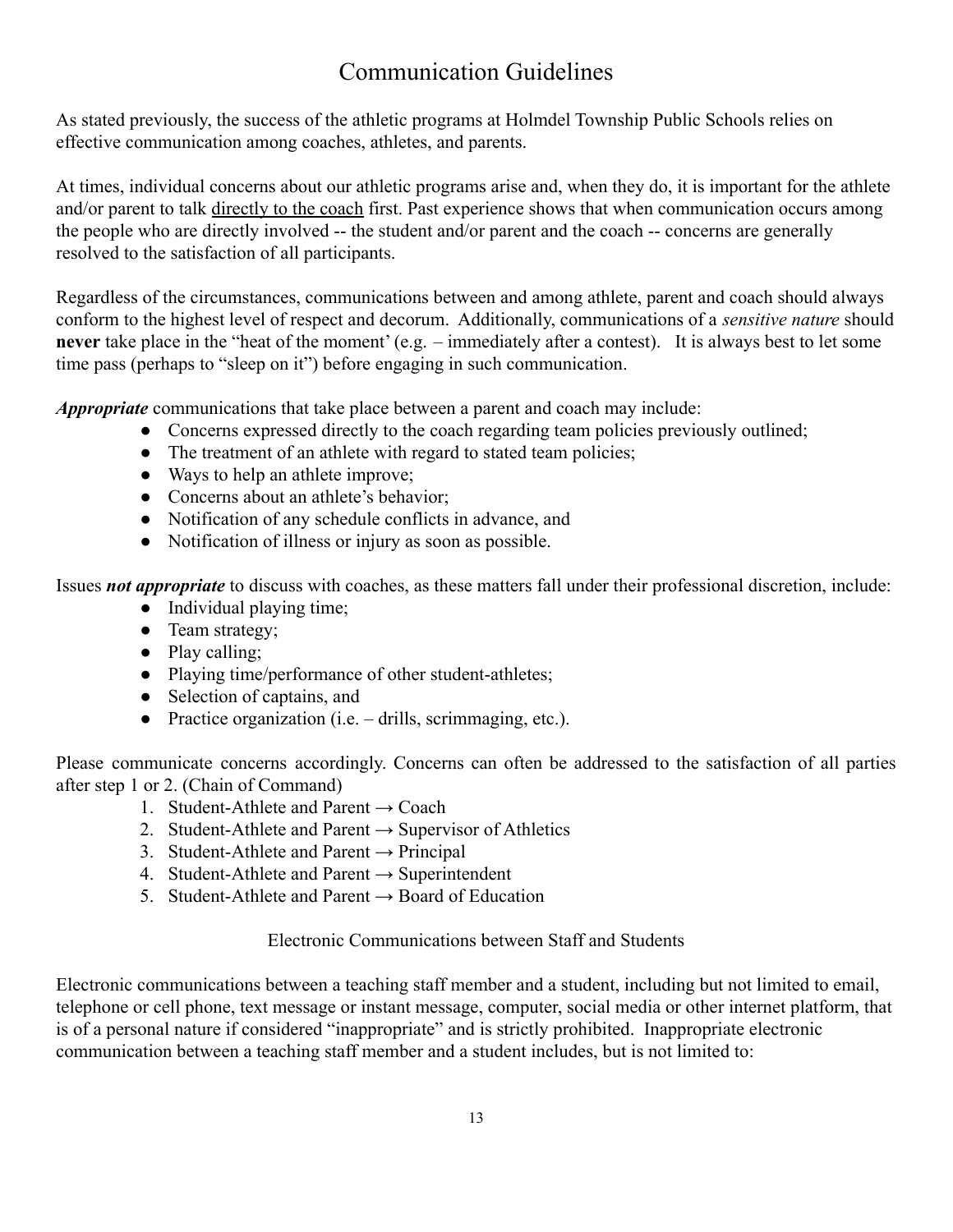- 1. Communications of a sexual nature, sexually oriented humor or language, sexual advances, or content with a sexual overtone;
- 2. Communications involving the use, encouraging the use, promoting or advocating the use of alcohol or tobacco, the illegal use of prescription drugs or controlled dangerous substances, illegal gambling, or other illegal activities;
- 3. Communications regarding the teaching staff member's or student's past or current romantic relationships;
- 4. Communications which include the use of profanities, obscene language, lewd comments, or pornography;
- 5. Communications that are harassing, intimidating or bullying;
- 6. Communications requesting or trying to establish a personal relationship with a student beyond the teaching staff member's professional responsibilities;
- 7. Communications related to personal or confidential information regarding another school staff member or student; and
- 8. Communications between the teaching staff member and a student that a member of the school administration would determine to be inappropriate.

All emails between teaching staff member and a student must be sent or received through the school district's email system. A teaching staff member shall not provide a personal email address to any student. Communications between a teaching staff member and a student via a personal cellular telephone or text message is also prohibited. However, a teaching staff member may, with prior approval of school administration, communicate with a student using a personal cellular telephone or via text message if the need to communicate is directly related to the teaching staff member's professional responsibilities for a specific purpose such as a field trip, athletic event, co-curricular activity, etc. Any such approval for cellular telephone communications or text messaging shall not extend beyond the specific field trip, athletic event, co-curricular activity, etc. approved by the Principal or designee.

A teaching staff member shall not accept "friend" requests from any student on a personal social networking website or other Internet-based social media website. Communication between a teaching staff member and a student through social networking websites or other Internet-based social media websites is only permitted provided the website has been approved by the Principal or designee and all communications or publications using such websites are available to: every student in the class; every member of the co-curricular activity and their parents; and the Principal or designee. It is strongly recommended that a third party messaging service (such as "Cell-y" or similar program) be used when communicating with student groups (classes, athletic teams, student clubs and/or activities).

In the event an improper electronic communication is sent by either a teaching staff member or a student, it shall be reported to the Principal or designee by the next school day. The Principal or designee will take appropriate action as necessary. Improper electronic communications by a teaching staff member or a student may result in appropriate disciplinary action.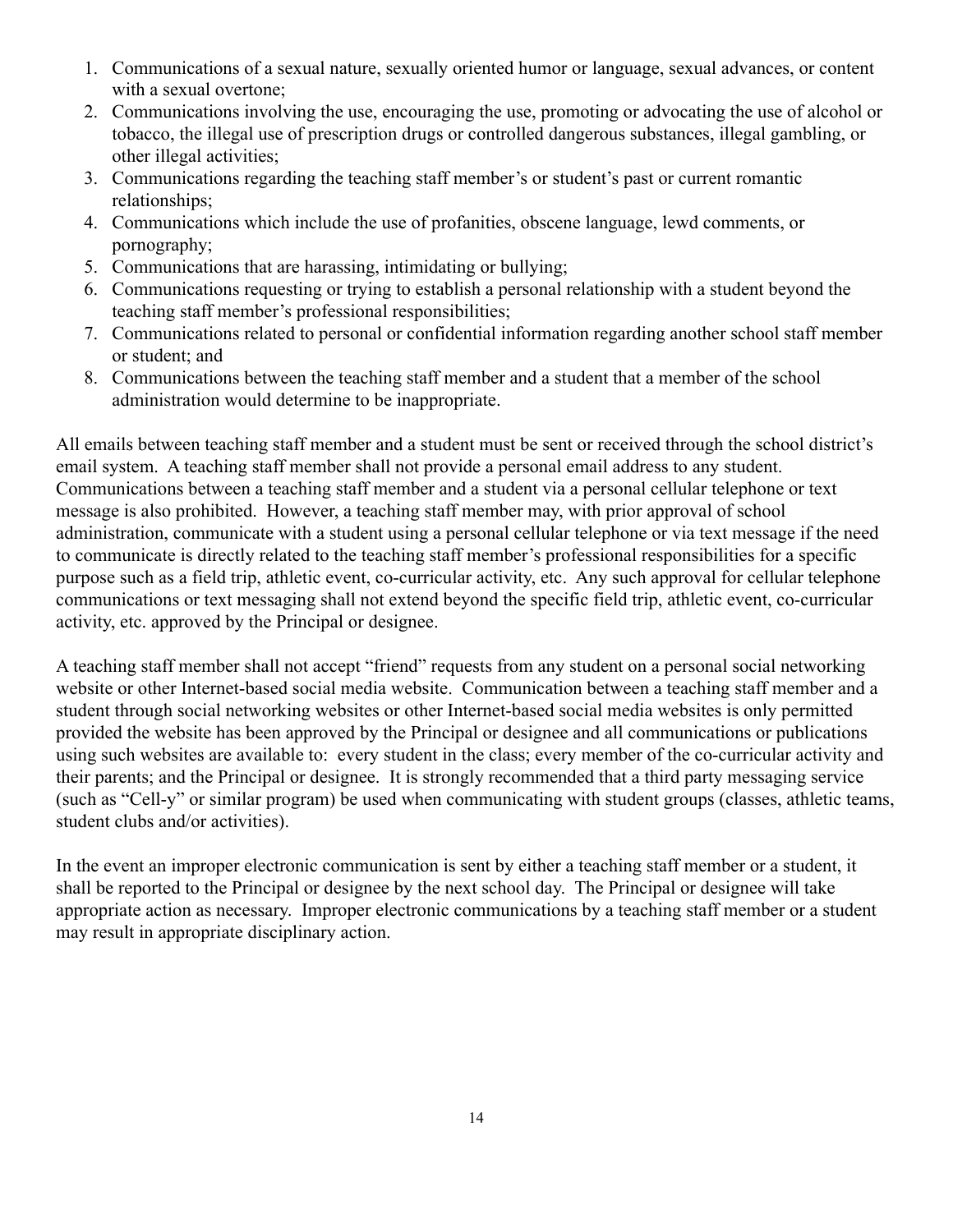### Code of Conduct for Athletes

<span id="page-14-0"></span>A major objective of the Holmdel Township Interscholastic Athletic Program is to provide wholesome opportunities for students to develop positive leadership habits and attitudes of social and group interaction. Remember that participation in interscholastic athletics at Holmdel High School and William R. Satz School is a *privilege* granted by the Board of Education, and along with this privilege and its benefits come certain responsibilities:

It is expected that all athletes will participate in all practices and games, adhere to all rules set forth by the school and Athletic Department, as well as their individual coaches, and conduct themselves in an exemplary manner at all times. Those who do not are subject to appropriate school and team consequences. The following are basic guidelines for offenses and consequences:

#### **ATTENDANCE (HIGH SCHOOL)**

High School Athletes participating in a school-sponsored sport should expect to practice/compete every day after school and one day during weekend (Saturday or Sunday depending on athletic schedule).

During school vacations (teachers' convention, winter and spring breaks) Varsity players are expected at all scheduled practices and games. Junior Varsity and Freshman athletes are also expected at all practices, but may be excused by their coaches in the event of a family commitment. Student-Athletes should notify their coaches at least one week prior to the expected absence. It is expected, however, that no athlete will be absent from regularly-scheduled contests.

A High School student must be in attendance for at least a half-day (in school by 10:30 am) if they are to practice or participate in an athletic contest that day. Friday's attendance will determine an athlete's eligibility for weekend contests. Exceptions are only approved with the permission of the Supervisor of Athletics. Student-athletes who leave school early must also obtain approval from the Supervisor of Athletics before they would be eligible to participate in a contest on that day.

#### **(MIDDLE SCHOOL)**

Middle School Student-Athletes participating in a school-sponsored sport should expect to practice/compete every day after school. (There are no practices or games on weekends for Middle School)

Students arriving late to school (or leaving early) must be in attendance for at least a half-day (four periods) in order to participate in an athletic contest that same day. Exceptions are only approved with the permission of the Supervisor of Athletics and/or Principal.

#### **HAZING**

The Holmdel School District strictly adheres to all New Jersey Anti-Bullying Laws, including those related to hazing. Hazing is defined as **any action or activity which diminishes the positive development of a person, which inflicts or intends to cause physical or mental harm or anxieties, which results in social ostracism, and/or which demeans, degrades, or disgraces any person, regardless of the intent or consent of participants.**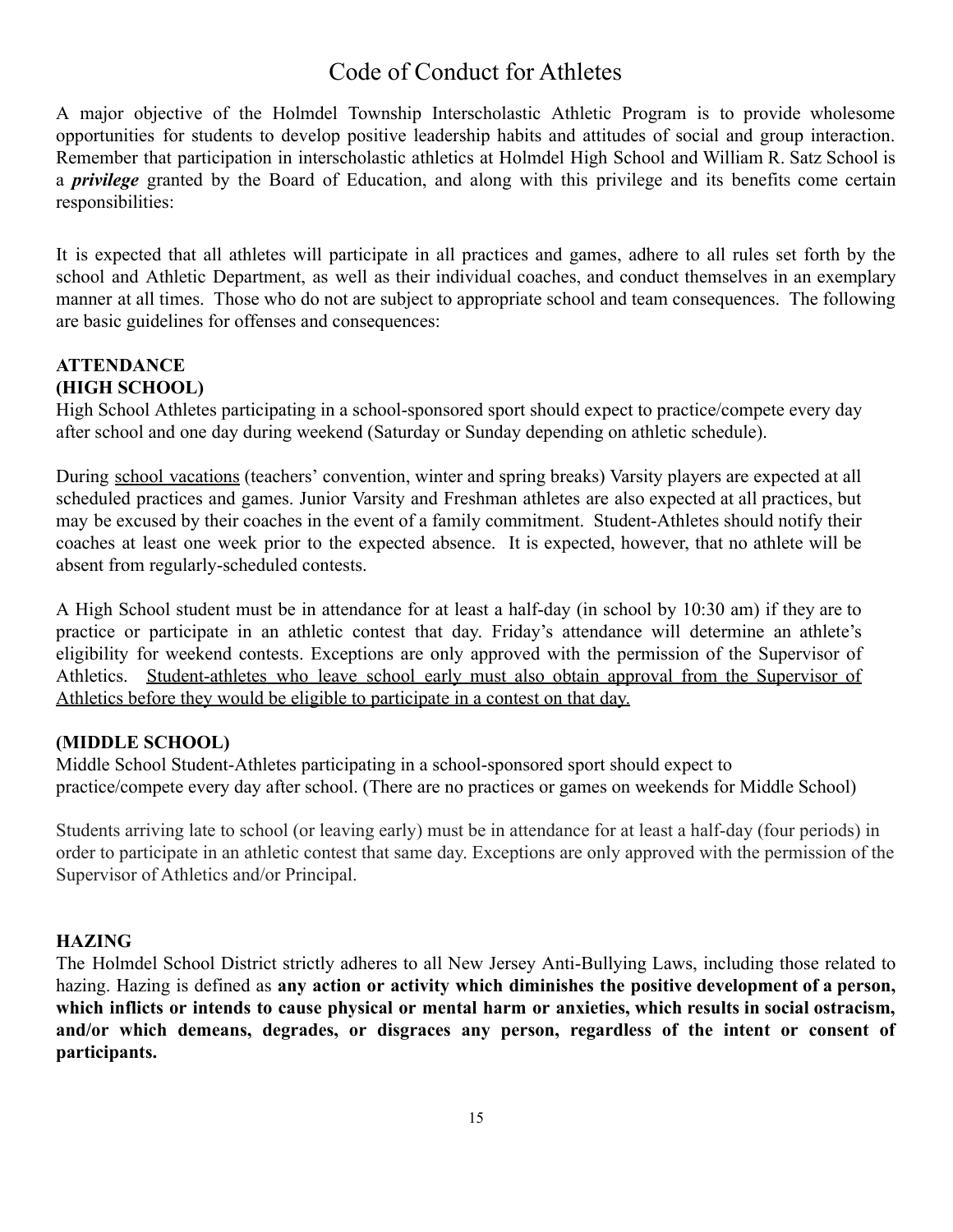Activities that may be considered hazing include, but are not limited to:

- Coercion, threat or intimidation to solicit money;
- Physical intimidation or striking (using physical force/contact in any manner**);**
- Permanent or temporary marking or branding:
- Forcing exercise or strenuous physical activities;
- Requiring personal servitude;
- Requesting or causing indecent exposure and/or the donning of inappropriate articles of clothing; and/or
- Unwelcome sexual advances, requests for sexual favors, and other verbal or physical conduct of a sexual nature, and
- Any other behaviors, speech or writing that is deemed by the administration as offensive, lewd or unbecoming is prohibited.

**No student will plan, encourage or engage in any hazing activities of any kind.** Students who engage in hazing activities of any sort will be removed from the team for the remainder of the season, and will be subject to all consequences as outlined in the Parent-Student Handbook. A student observing any hazing activity should immediately report such activity to an employee of the school district. All student reports will be kept confidential.

#### **POSSESSION AND/OR USE OF A BANNED SUBSTANCE (see BOE Policy)**

All athletes wishing to participate in any co-curricular or extra-curricular activity must refrain from all possession/use of steroids, drugs, alcohol, and tobacco products (all forms). Violation of this policy**,** on campus during the school day or at a school-sponsored activity (home or away)**,** will result, in addition to disciplinary consequences outlined in the Parent-Student Handbook, in the following:

**1st Offense:** loss of all co-curricular, athletic, and parking privileges for fourteen (14) calendar days from the time of the infraction.

**2nd Offense:** loss of co-curricular, athletic, and parking privileges for sixty (60) calendar days from the time of the infraction. **Note:** Students may return to athletic practices and/or rehearsals after thirty (30) calendar days, but may not compete in contests or performances.

**3rd Offense:** loss of co-curricular, athletic, and parking privileges for one (1) calendar year from the time of the infraction. **Note:** Students may return to athletic practices and/or rehearsals after six (6) calendar months, but may not compete in contests or performances.

#### **MISCELLANEOUS**

A student who is suspended from school (OSS or ISS) will be ineligible for contests or practices during that time.

Fighting in practice or during a contest is strictly forbidden. Since athletic contests are a school function, any student-athlete involved in a fight during an athletic activity is subject to the same discipline as if they were in school or on a field trip. After an investigation of a fighting incident, consequences will be determined by the coach, Supervisor of Athletics and/or Assistant Principal and may include suspension from the team and/or school. If a second offense occurs during the same season or a subsequent season during the same school year, the athlete will be removed from the team, forfeit all awards and may no longer participate in any sport for the remainder of the school year.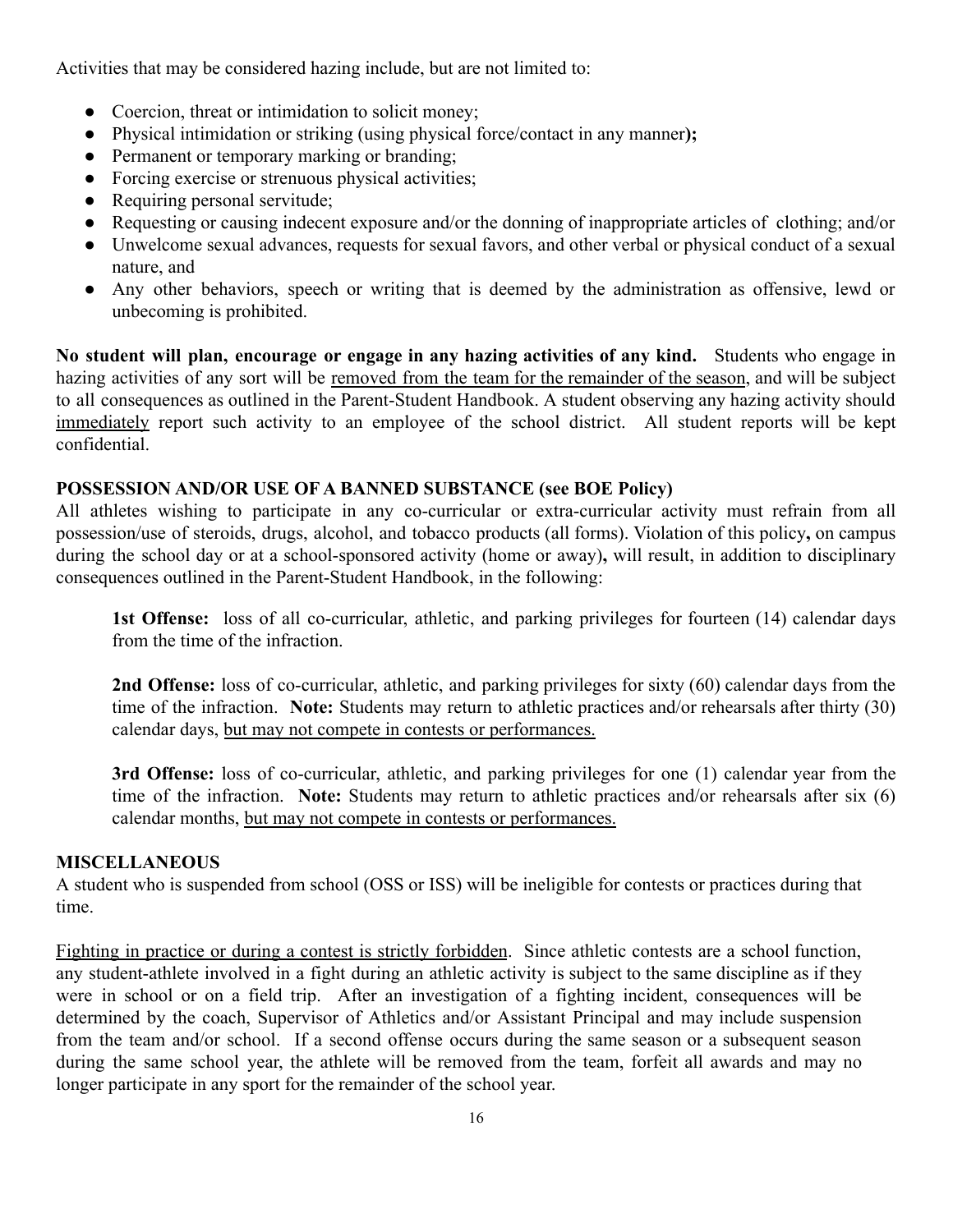In general, if the student brings discredit to the school or team, he/she will be subject to disciplinary action and may lose the *privilege* of participating in the Holmdel High School athletics program.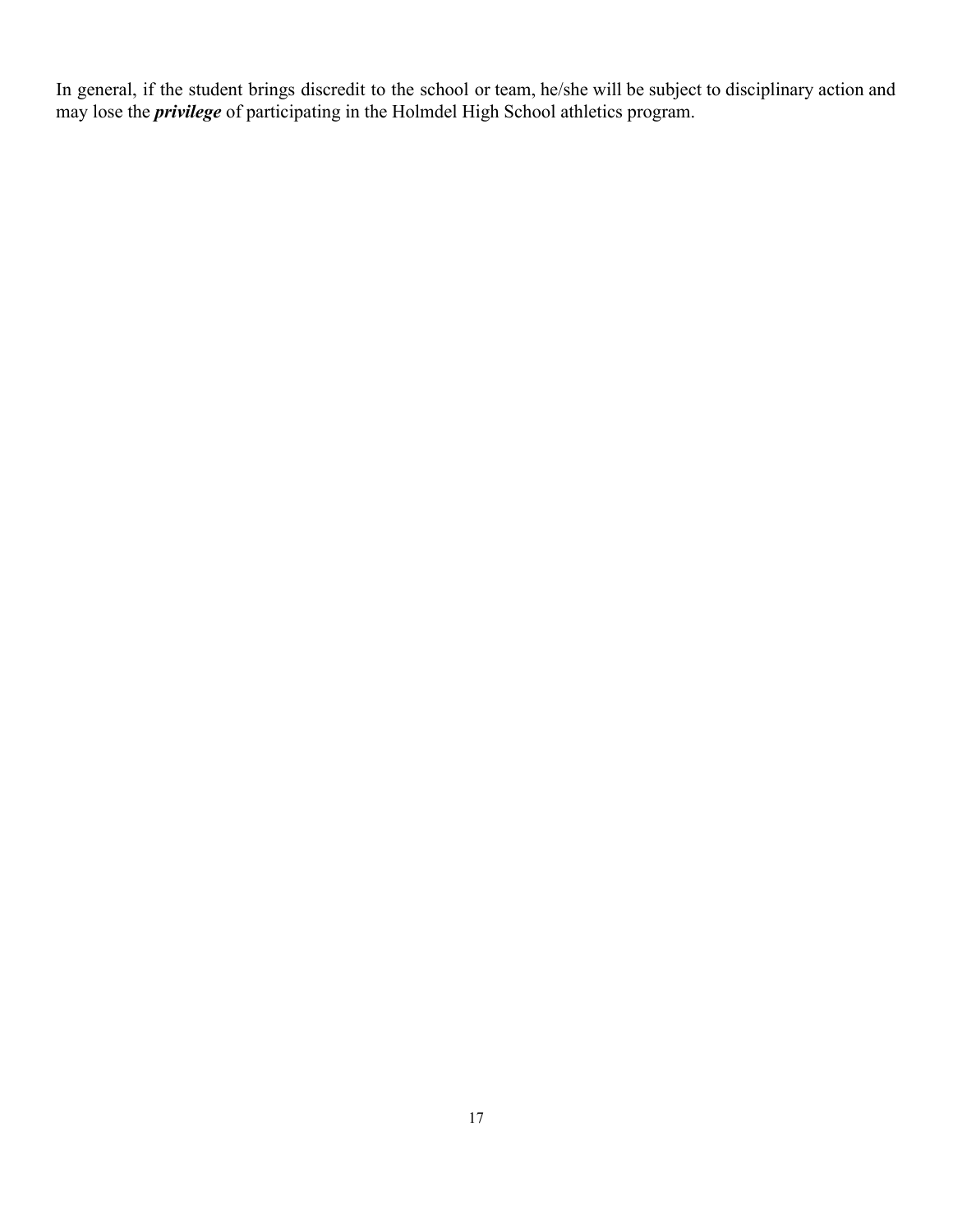# Expectations and Responsibilities for Coaches

<span id="page-17-0"></span>As stated in the district's **Code of Conduct**, "school personnel play an important role in the education of students… every professional educator knows that she/he is responsible for the social, emotional and academic development of future generations. In view of this responsibility, the professional in the classroom and in the **larger school environment must:**

- Promote a climate of mutual respect and dignity which will strengthen each student's positive self-image;
- Teach the common courtesies by precept and example;
- Handle individual infractions privately and avoid punishing the group for the misbehavior of one or two;
- Help students cope with negative peer pressure;
- Treat students in an ethical and responsible manner;
- Help students to reach their maximum potential, and
- Demonstrate desirable standards of behavior through personal example.

We expect no less of our coaches on and off the playing fields, at practice or in an athletic contest. These major performance areas stand out above others:

#### **Rapport**

A coach must be able to develop good rapport with numerous individuals and community groups, including but not limited to: team personnel, the student body, the professional staff (faculty, administration, maintenance, etc.), the community as a whole, spectators, officials, fellow coaches, media representatives and the parents of his/her players.

#### **Cooperation**

The district expects the highest level of cooperation by all coaches and athletic staff members in the execution of their duties. Coaches must work cooperatively with their school Supervisor of Athletics, administration, other staff, team and parents.

#### **Leadership and Public Relations**

Diligence, enthusiasm, integrity, honesty and a love for the game are all part of the professional pride that should be exhibited by any coach. Personal appearance, dress, physical condition — all should be exemplary. Public demeanor and decorum should always reflect positively on the school, school district and athletic department.

#### **Individual and Team Comportment**

Every Holmdel Township Public School athletic team requires a high level of self-discipline among coaches, players and support staff. In this regard, the implementation of self-discipline and the attitude with which it is implemented is the coach's responsibility. Individually, the coach becomes a model of all that the program represents — observation of school codes, training rules, rules of the game, sportsmanship, behavior of participants throughout the season and especially where the student body is concerned.

#### **Professional Development**

Coaches are strongly encouraged to take advantage of opportunities presented for professional development. Regular attendance at district meetings, rules clinics, special workshops and training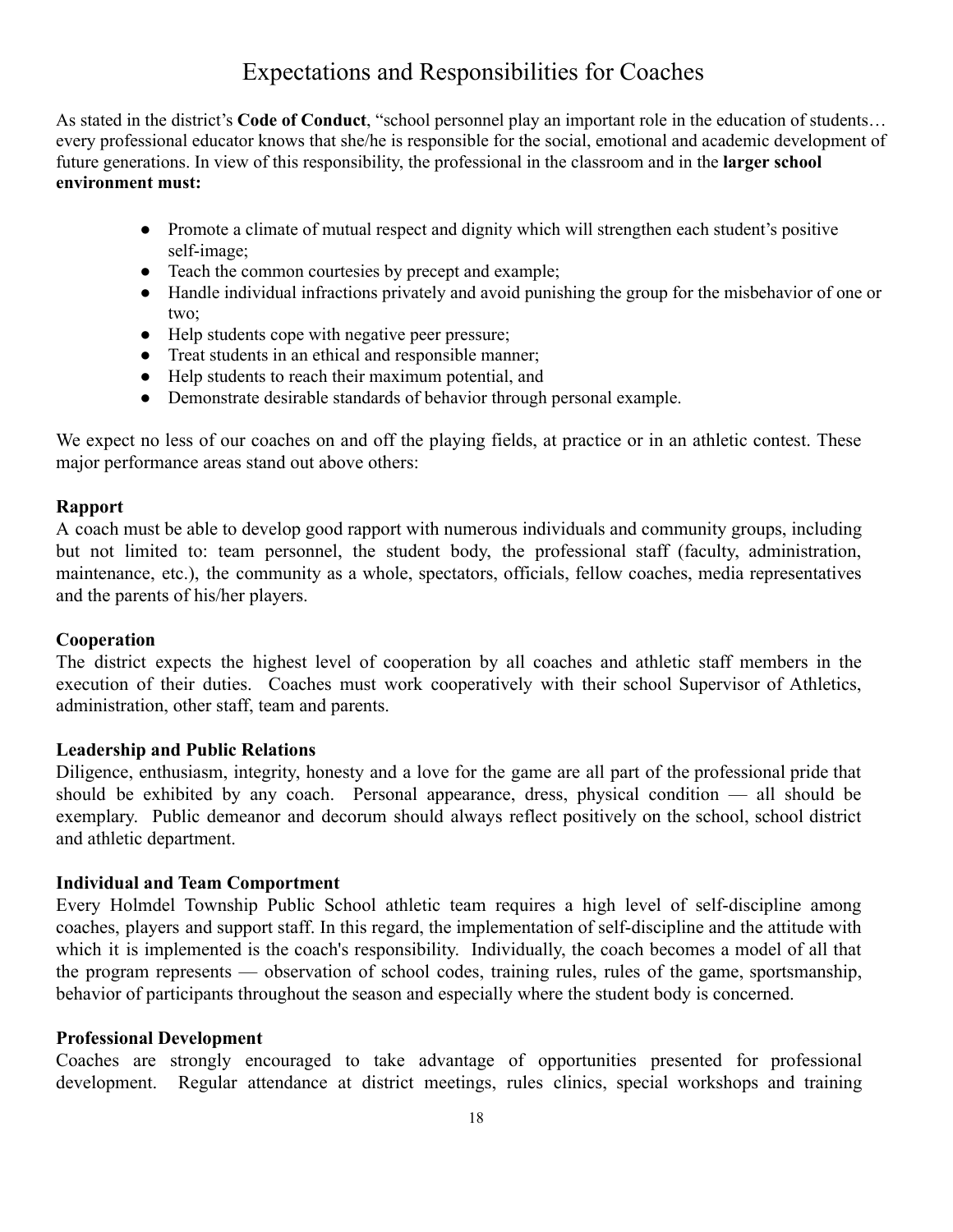opportunities in specific fields is imperative. Membership should be maintained in professional organizations, coaches' associations, and similar groups whose programs are geared toward greater achievement and improved performance. Keeping abreast of current literature in professional journals, newspapers and magazines, and utilizing enrichment material available in other media forms is also expected.

#### **Use of Proper Language**

Appropriate use of language should prevail in all situations and at all times, both by coaches and players. This includes in the privacy of the locker rooms, team meetings, buses, etc. Profane or foul language should never be used or condoned, and certainly not as a means of motivating or disciplining players.

#### **Professional Conduct during Athletic Contests**

Coaches must display the example of sportsmanship we are trying to teach. Defend the rights of your team at all times, but do not overdo your differences with officials. Never engage in an exchange of words with spectators during the contest. Remember the eyes of the athletes, spectators and your teams are always on you. Be discreet when reprimanding an athlete in front of peers and/or spectators.

#### **Communication with Athletes and Parents**

It is recommended that coaches engage in regular communication with athletes and parents throughout the season. Coaches are reminded that all communications with athletes and parents need to be professional at all times. Coaches should **refrain** from discussing other players, parents, coaches, teams, etc. during these times. Additionally, while it might be convenient to make frequent use of **texting** for the purpose of communicating with the team and parents as a whole, coaches are **strongly discouraged** from giving out their private cell phone numbers or collecting the private cell phone numbers of their athletes. School e-mail or appropriate web-based messaging software should be used for this purpose.

#### **Recruiting**

A coach should never attempt to recruit players from another team. Athletics are voluntary and students are to choose freely. There is nothing wrong in making efforts to encourage students to participate. This should certainly be done by all coaches, but should not pertain to students involved in another program.

#### **Team Rivalry**

Coaches should encourage pride within each team. Student-athletes should have pride in the team of which they are a member; however, this should never develop through deriding or belittling of another athletic team. Friendly rivalry among our teams is natural and good, but pride, support, and enthusiasm for each other should prevail for all our teams and athletes.

#### **Hazing (**see also "Code of Conduct for Athletes"**)**

Under no circumstances should any form of hazing be tolerated. Coaches need to be present among the athletes in areas where hazing is likely to take place (i.e. locker rooms, buses, etc.). **All players** should share responsibilities for equipment. Explain to athletes that any violation of these rules will be met with severe and swift consequences.

#### **Out-of-Season and Summer Practices** / **Captains' Practices**

There should be **NO** out-of-season practices scheduled either on or off campus (out-of-season is the period of time that school is in session but a sport is not in season (i.e. January is "out-of-season" for Fall and Spring sports). Coaches should not organize/arrange any practices for their teams on or off premises if they do not plan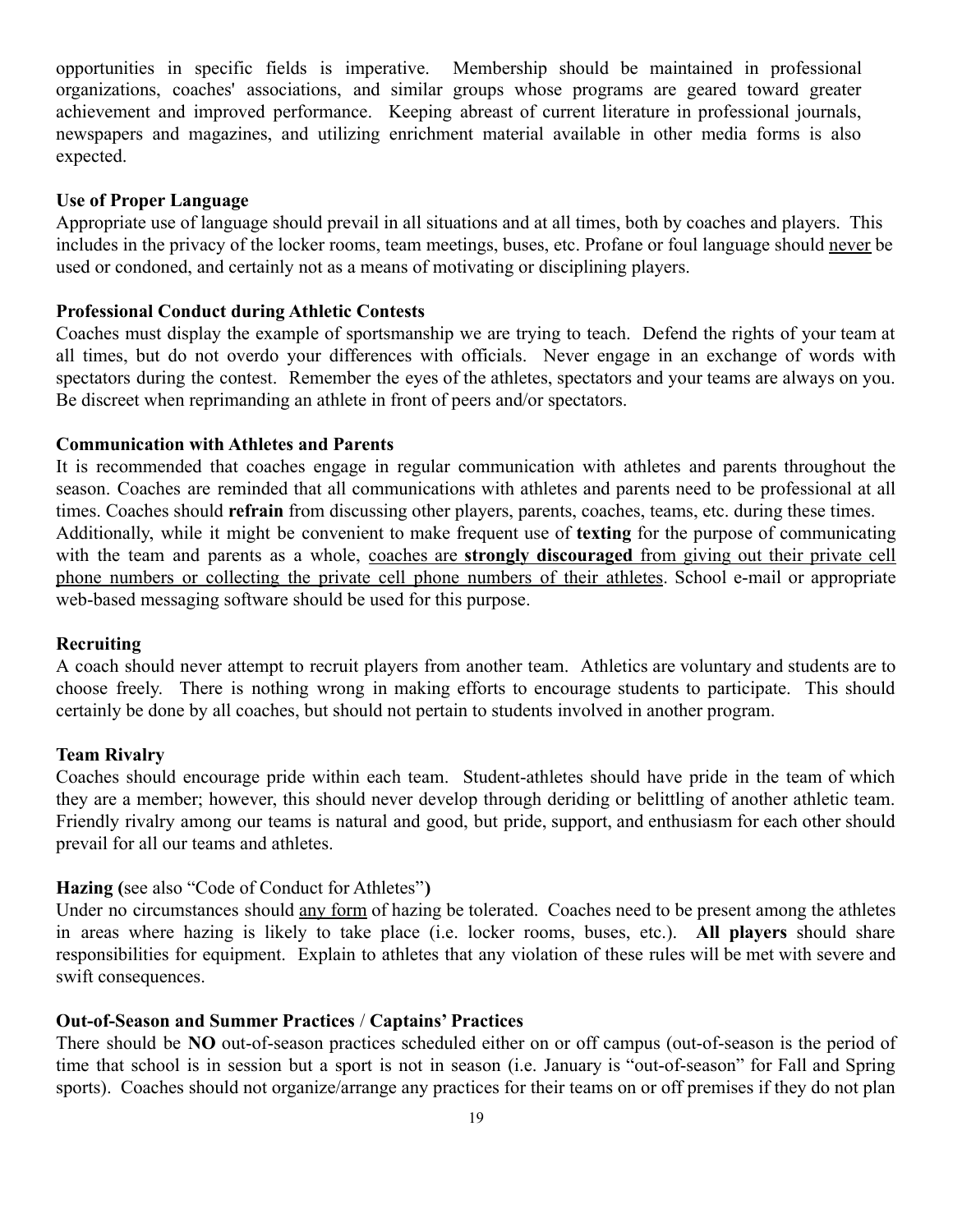on attending (including summer). If captains organize team practices without coaches present, they must be voluntary, take place off of school premises, and utilize personal equipment only (non-school issued). **Please contact Mr. Kukoda with any questions regarding official practice seasons.**

### Student-Athlete Insurance

<span id="page-19-0"></span>**The school district does not carry any policy to cover students, and only a limited policy to cover athletes.** Family insurance is the primary coverage for all students. Parents, at their option, may purchase additional student-accident insurance. This information is sent home annually to parents in a late-summer mailing.

### Injury Procedures

<span id="page-19-1"></span>The trainer will provide a well-stocked first aid kit as part of regular team equipment. Coaches should check the kit and maintain its contents during the season.

Coaches should check that there is adequate water and ice at every practice and game.

Coaches should be in regular communication with the school nurse and athletic trainer regarding any specific health-related issues of athletes on their team.

Coaches should exercise good judgment during inclement weather conditions. Be sure to familiarize yourself with NJSIAA regulations regarding lightning. When in doubt, remove the athletes from the field immediately.

The athletic trainer should be notified when an injury/accident occurs. Take any and all directions from the trainer when he/she arrives on the scene. If the trainer is not available, the police should be called and they will contact the first aid squad.

Do not move a victim of an injury/accident if movement could cause further injury. Use general first aid procedures.

Be sure to check and collect the belongings of the injured student-athlete if accessible such as backpacks, books, clothes, etc

Notify the parents of the student-athlete and the Supervisor of Athletics as soon as possible. Phone numbers of all student-athletes should be in the coach's possession at all times.

After the student-athlete has been well cared for, coaches should follow up with a phone call to the home that evening.

All injuries/accidents must be reported formally to the athletic trainer (if not in attendance on the scene) and the Supervisor of Athletics the morning after they occur. Be sure you review the accident report filed by the trainer and sign. Upon their return, players should be instructed to check in with the nurse and/or trainer before reporting to their first class or next practice.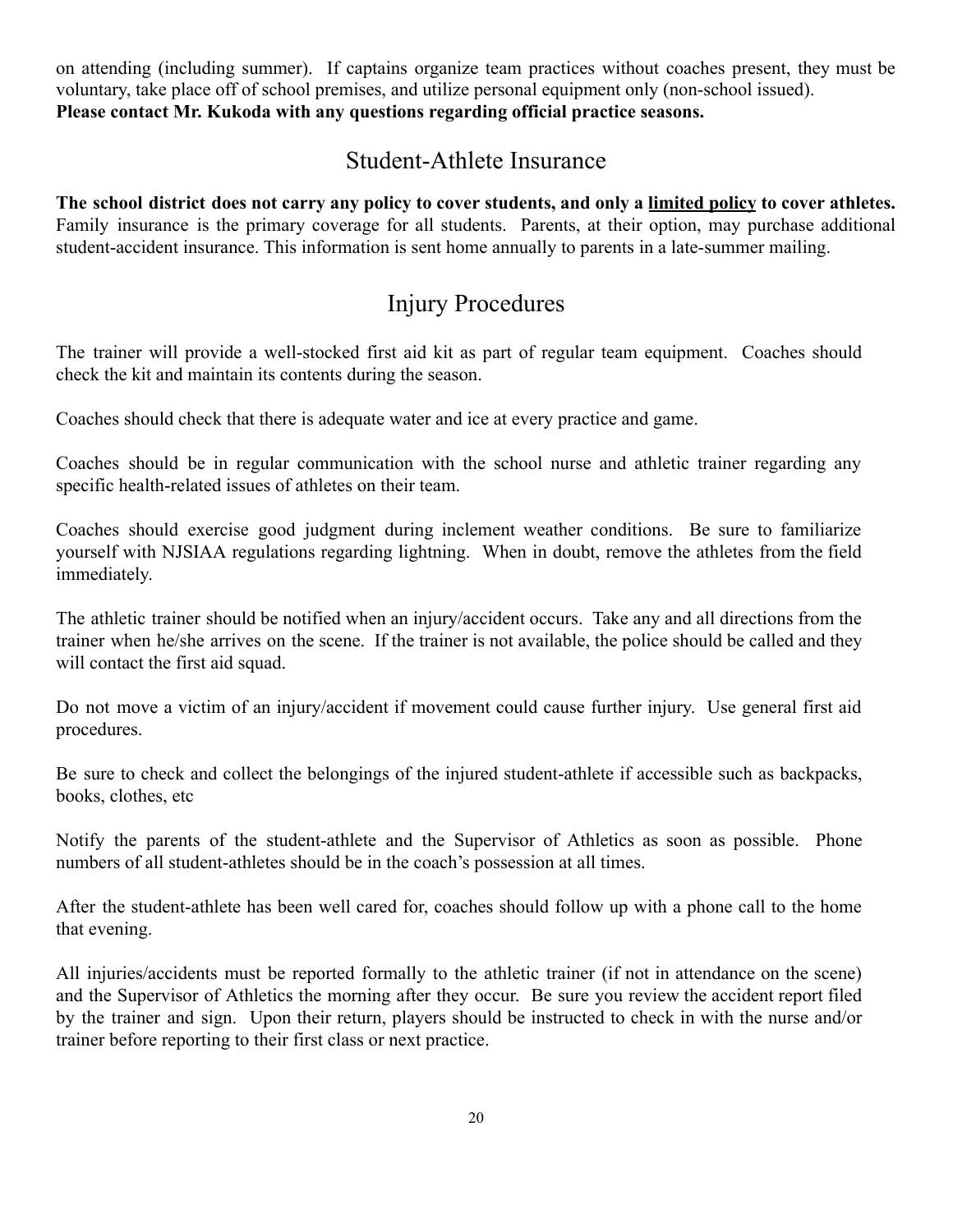If an athlete suffers an injury that requires a physician's examination, the athlete must be cleared by the nurse and trainer before returning to practice; this clearance must include a release in writing from the treating doctor.

### Transportation to and from Athletic Contests

<span id="page-20-0"></span>For safety reasons as well as for team chemistry and camaraderie, student-athletes are strongly encouraged to ride district transportation to and from athletic contests.

Any athlete who cannot, for legitimate reasons, ride to or from an athletic contest must complete a Travel Release Form (available on Athletics Web Page) prior to the contest and have it approved by the Supervisor of Athletics or another building administrator.

A coach may not transport student-athletes to a contest without the express, prior, written permission of the athlete's parents. This permission must be verified by either the Supervisor of Athletics or another building administrator. Similar requirements apply in the **rare circumstance** that an athlete needs to drive him/her self to an athletic contest or practice.

Bus discipline is important not only for team control but for safety. All team personnel should remain seated during the trip. General bus cleanliness should be ensured upon arrival back at school. Cleats are not permitted to be worn on the bus.

# Athletic Equipment

<span id="page-20-1"></span>Careful records should be kept of all equipment issued to players. Athletes are responsible for the proper care and return of all school-issued equipment, and will be held accountable for any lost or damaged items.

School-issued equipment should be secured at all times. Do not leave game gear in an unlocked locker. Again, lost, stolen or damaged equipment is the responsibility of the student-athlete and he/she will be charged the replacement cost.

Issuing of equipment for out-of-season or summer use is prohibited unless specifically approved by the Supervisor of Athletics. This may only occur in the case of "special expensive" equipment that athletes are not required to provide on their own (e.g. field hockey goalie equipment). This equipment may only be used for attendance at a camp.

### NCAA Clearinghouse

<span id="page-20-2"></span>Students should be aware that in order to participate on a collegiate level in NCAA Division I or II athletics, their high school records must be evaluated by the NCAA Clearinghouse. There are very specific standards which must be met including a minimum number of academic courses and a minimum GPA which are correlated with SAT results. Click on this link [http://web1.ncaa.org/ECWR2/NCAA\\_EMS/NCAA.jsp](http://web1.ncaa.org/ECWR2/NCAA_EMS/NCAA.jsp) for more information.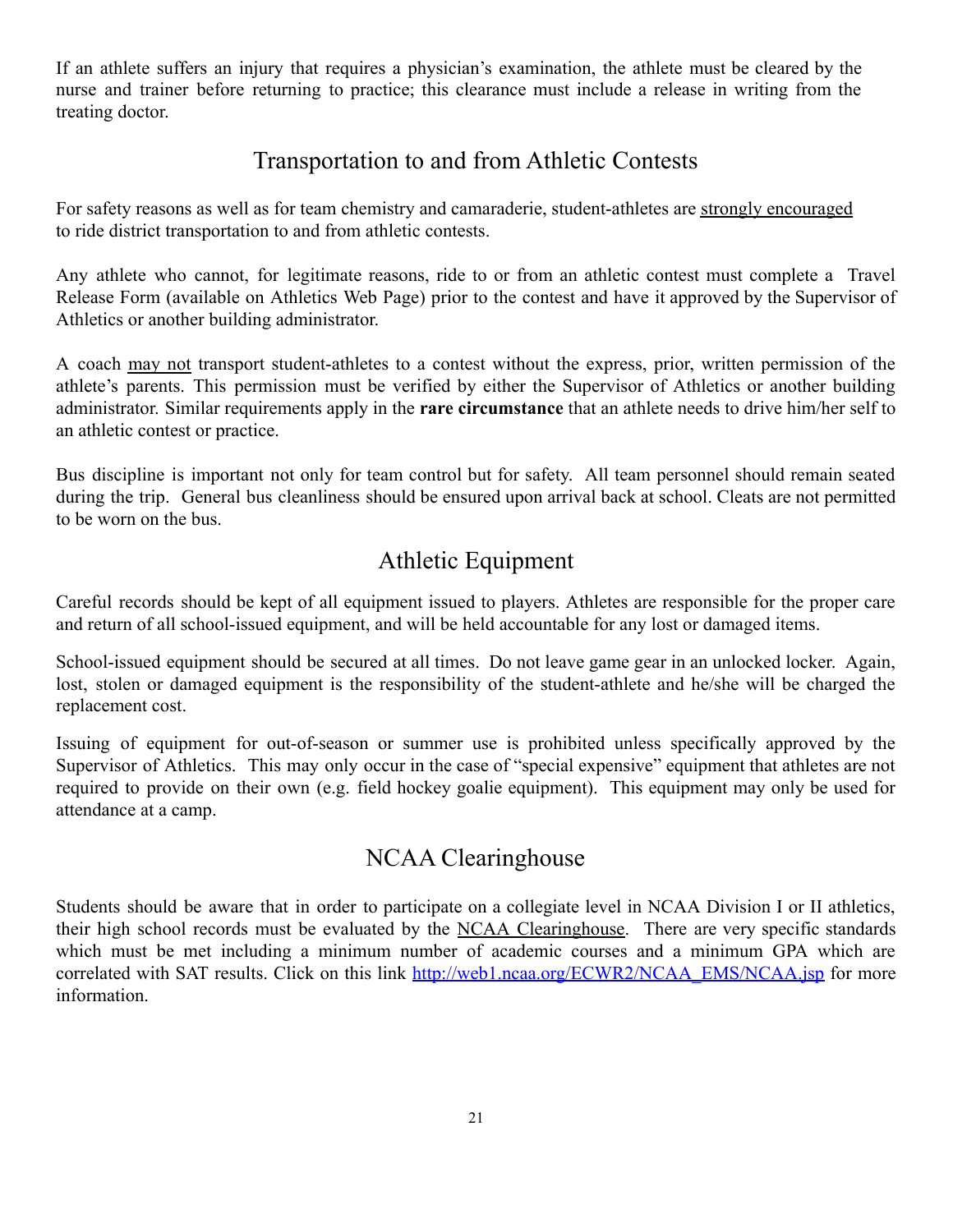### Post-Season Awards

#### <span id="page-21-0"></span>**HIGH SCHOOL**

It is important that student-athletes be recognized for their hard work and efforts when participating in the Holmdel High School Athletic Program. The criteria for the disbursement of awards differ from sport to sport. Please speak directly with the coach if you have any questions about a post-season award. Additionally, coaches (at their option) will conduct end-of-season ceremonies/banquets for the purpose of recognizing these student-athletes in the presence of their families and friends.

#### **Awards Procedure**

Any athletic recognition for a student-athlete will be awarded if in the opinion of the awarding coach, the student-athlete's performance has met the established criteria and therefore merits recognition. Each Varsity Coach must establish award criteria for their sport, have it approved by the Supervisor of Athletics, and then distribute it to athletes and their parents prior to the start of the season. A copy of the criteria will be kept on file in the Athletic Office.

#### **Awards**

| Freshmen:       | a) Certificates of Participation - All<br>b) Special Awards – Optional at coaches' discretion                                                                                                                                                                                        |
|-----------------|--------------------------------------------------------------------------------------------------------------------------------------------------------------------------------------------------------------------------------------------------------------------------------------|
| Junior Varsity: | a) Certificates of Participation - All<br>b) Special Awards – Optional at coaches' discretion                                                                                                                                                                                        |
| Varsity:        | a) First Year: Certificate of Participation, Letter*,<br>b) Second Year: Certificate of Participation, Pin<br>c) Third Year: Certificate of Participation, Silver Bar<br>d) Fourth Year: Certificate of Participation, Gold Bar<br>e) Special Awards—Optional at coaches' discretion |

\*Only one Varsity letter is issued per athlete. For example, if an athlete receives a varsity letter in a Fall sport and achieves Varsity status in a Winter sport, he/she will not receive another letter.

#### **Statisticians and Managers**

- Certificate of Participation each year of qualification
- Varsity Letter first year only
- Statistician or Manager Pin at least two years' varsity experience

#### **MIDDLE SCHOOL**

It is important that student-athletes be recognized for their hard work and efforts when participating in the William R. Satz School Athletic Program. At the conclusion of every season, individual teams will conduct a general assembly and certificates of participation are distributed to qualifying athletes. Additionally, with the approval of the Supervisor of Athletics, coaches (at their option) will conduct end-of-season ceremonies/events to celebrate the achievements of the season.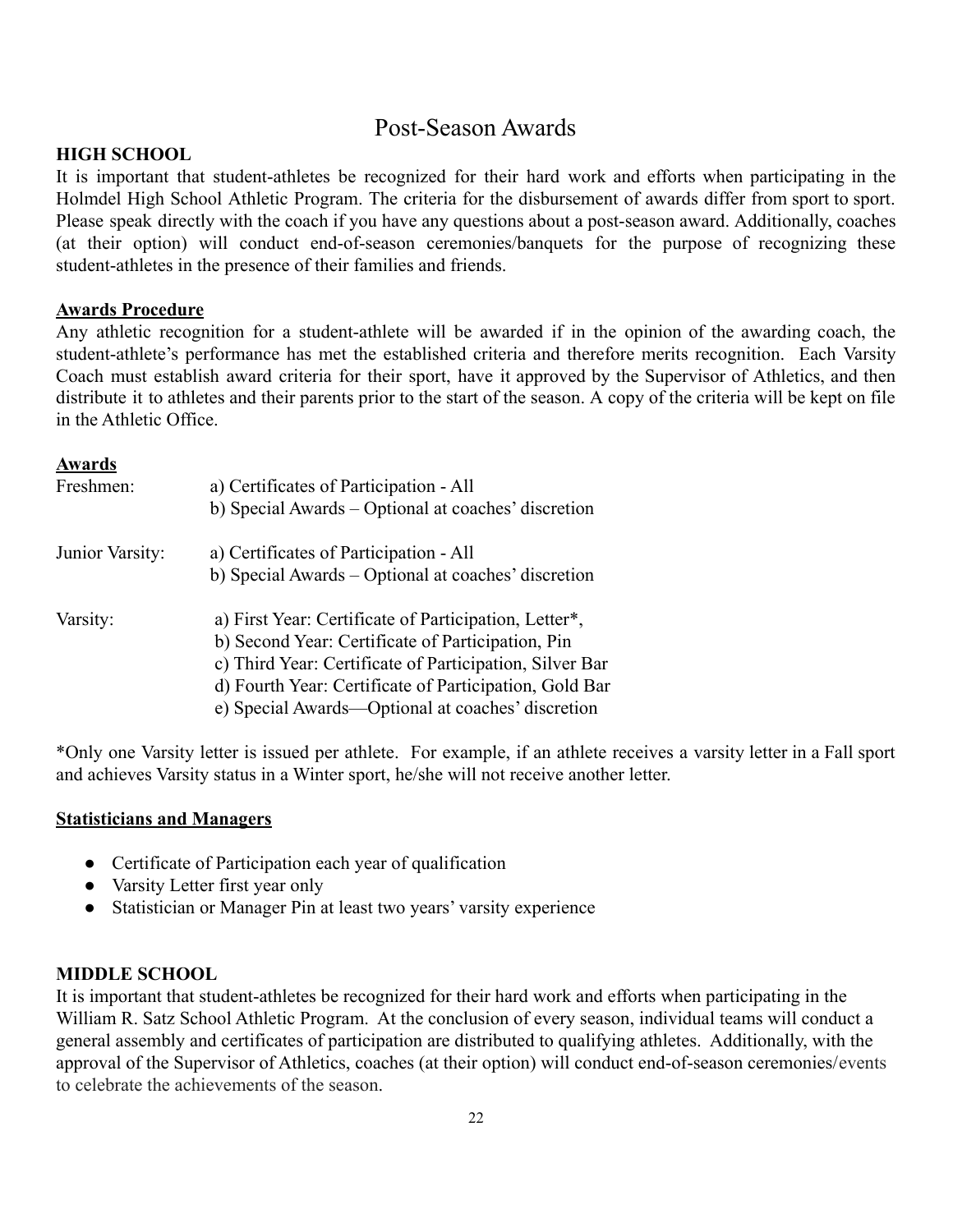#### **Special Considerations**

Seniors who have not met the established criteria for a varsity letter but who have participated for three seasons in the sport may receive a varsity letter. After consultation with the Supervisor of Athletics, a head coach may recommend awards in special cases to athletes who have not met the established criteria.

### Fundraising and Gifting Guidelines

#### <span id="page-22-0"></span>**Fundraising**

All fundraising efforts, sponsored by either a team or a parent support group, must be pre-approved by the Supervisor of Athletics and, if necessary, the Principal and/or Superintendent. All communication, written or verbal regarding fundraising, must be approved by the Supervisor of Athletics. Sports teams wishing to raise funds will need first to complete a Fundraising Request, and then will be required to submit to a Fundraising Final Report upon the completion of the fundraising activity. Additionally, coaches are reminded that they must adhere to all district procedures concerning the handling of funds.

#### **Gifting**

Individuals who wish to make a donation or gift (either monetary or non-monetary) to a sports team or the Athletic Department must first send a Letter of Intent to the attention of the Supervisor of Athletics, who will then forward it to the Superintendent for consideration. The Board of Education must approve formally all donations and gifts before a sports team can take possession.

#### **End-of-Season Gifts for Coaches**

It is natural for student-athletes and their parents to show their appreciation for the efforts of individual coaches and/or coaching staffs in the form of end-of-season gifts. However, BOE policies 3211 (Code of Ethics) and 3214 (Conflict of Interest) are very clear in discouraging the presenting of gifts of anything greater than nominal and/or sentimental value (e.g. cash, gift cards, and any other extravagant items) as it "may embarrass pupils with limited means and give the appearance of currying favor." Further, the policies prohibit staff members from accepting any "gratuity, gift, or favor that might impair or appear to influence professional decisions or actions."